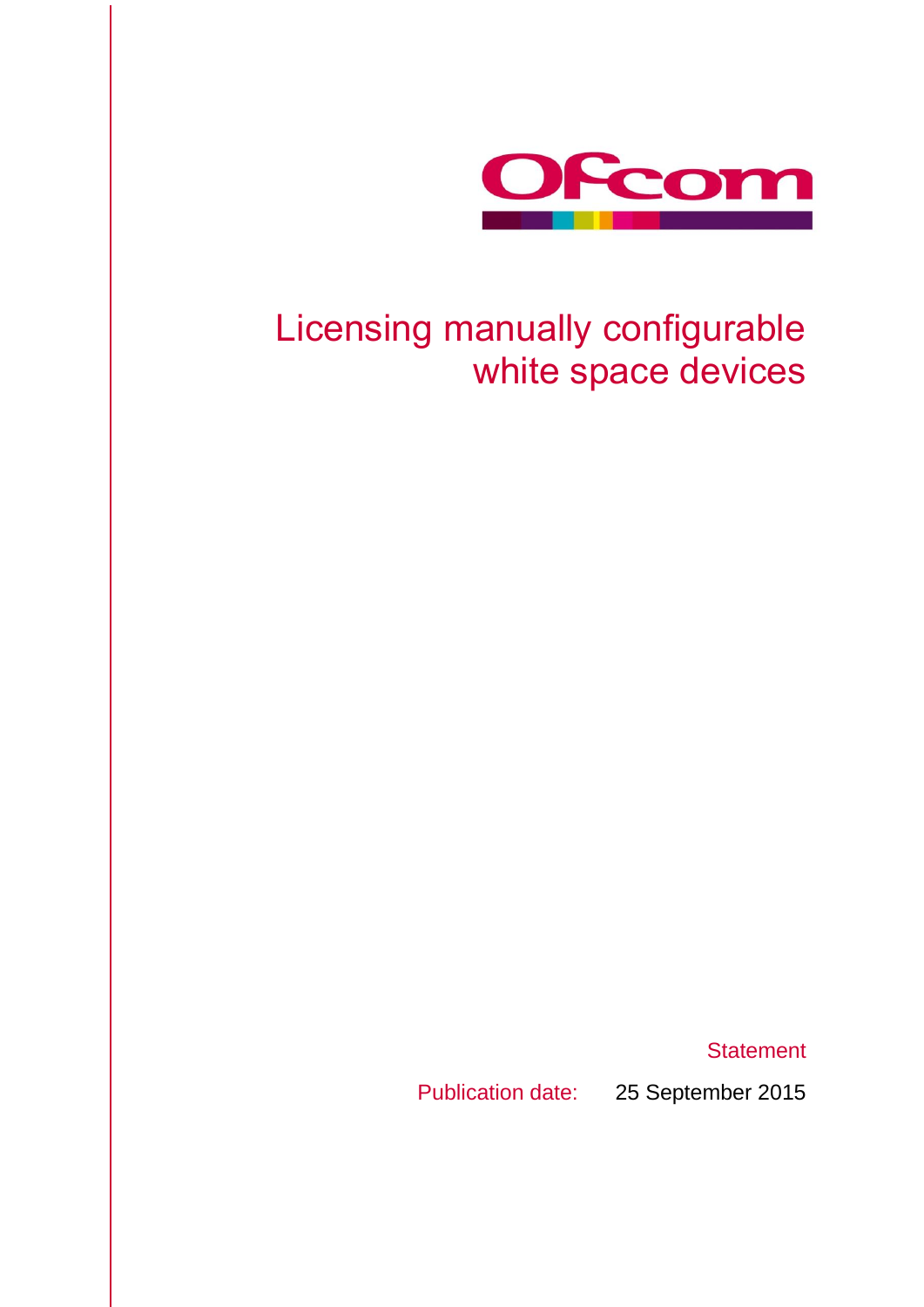# About this document

'White spaces' are gaps in the radio spectrum in frequency bands, which can be used to offer wireless applications. These can bring benefits to citizens and consumers.

While most white space devices are expected to operate on a licence exempt basis in the future, many do not currently meet Ofcom's requirements for licence exemption and require manual configuration by the user.

This decision means these manually configurable devices can be licensed on a transitional basis, while equipment which meets Ofcom's licence exemption regulations is developed. Ofcom intends to review whether a licensing regime is still required by the end of 2018.

Ofcom's view is that allowing this would enable the deployment of white space devices to begin sooner in the UK and would therefore bring benefits to citizens and consumers earlier than would otherwise be the case.

This work follows a recent statement allowing white space devices that are able to operate automatically and without any manual configuration to operate in the UHF TV band on a licence exempt basis.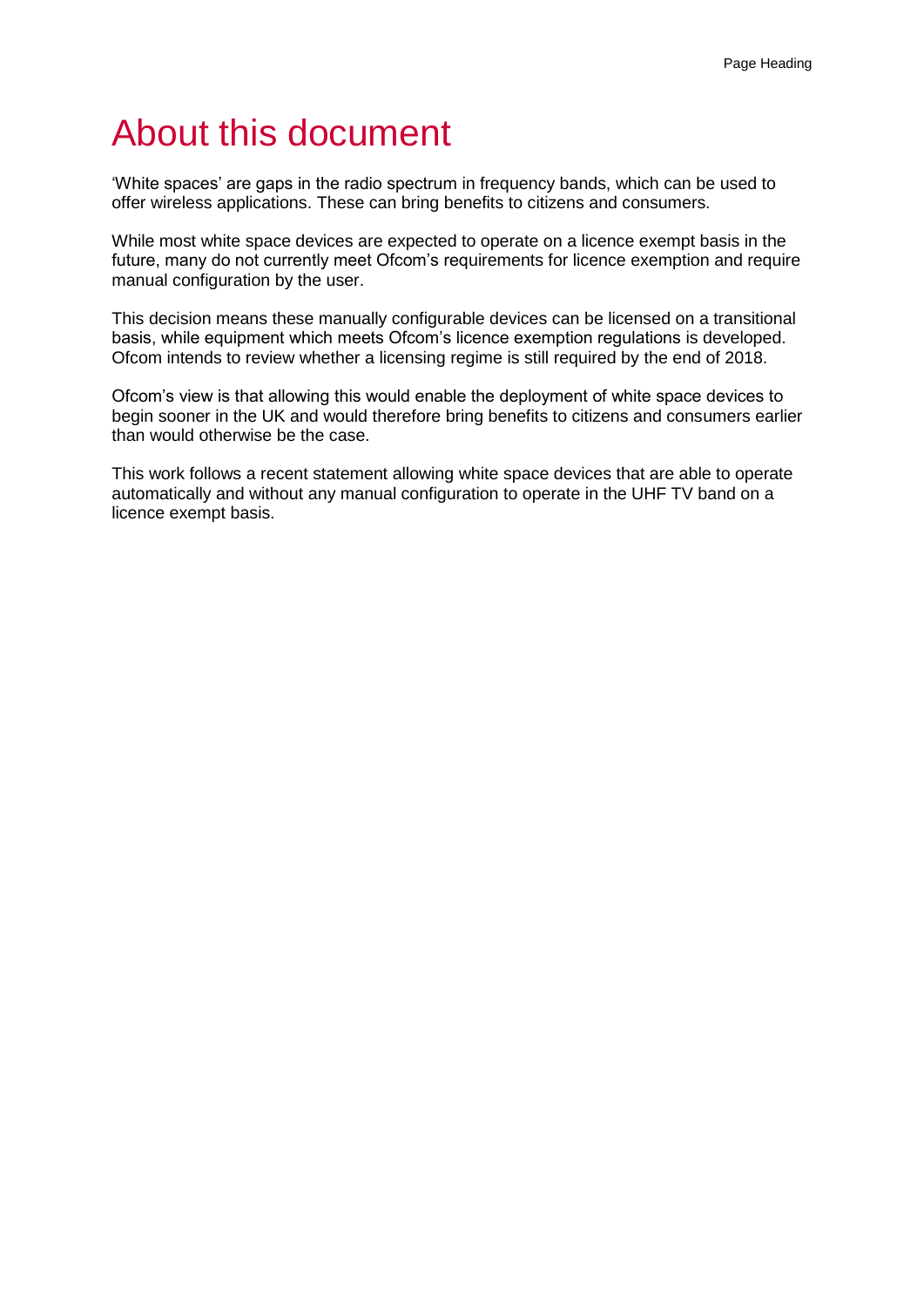# **Contents**

| <b>Section</b> |                                                             | Page |
|----------------|-------------------------------------------------------------|------|
| 1              | Summary                                                     |      |
| 2              | Introduction                                                | 3    |
| 3              | Conclusions of the consultation process                     |      |
| 4              | Next steps                                                  | 25   |
| Annex          |                                                             | Page |
| 1              | Summary of stakeholder responses                            | 26   |
| $\overline{2}$ | Draft licence for manually configurable white space devices | 40   |
|                |                                                             |      |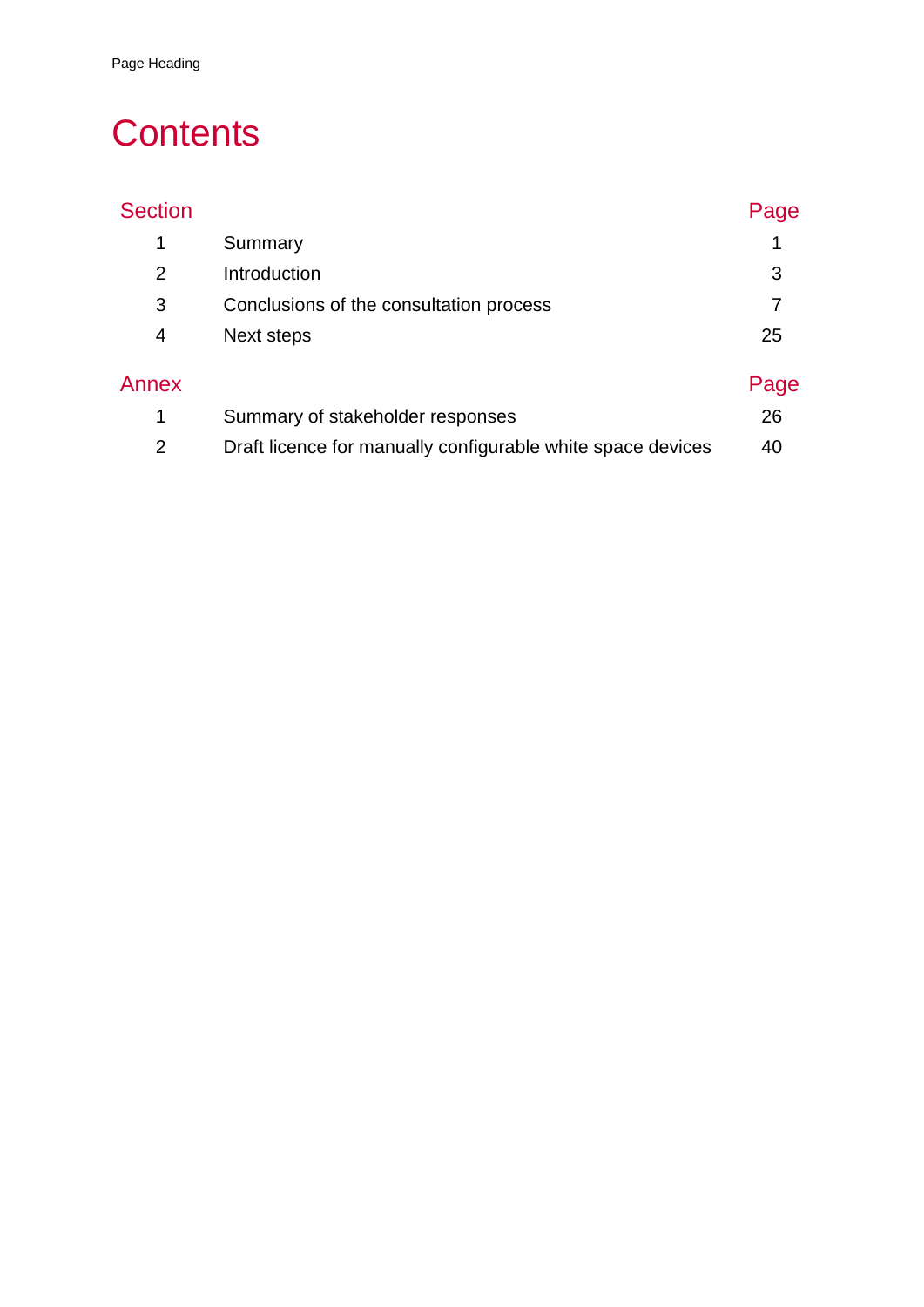### **Section 1**

# <span id="page-3-0"></span>**Summary**

- 1.1 Ofcom has a duty to ensure that the radio spectrum is used in the most efficient way. On 12 February 2015 Ofcom published its TV White Spaces (TVWS) Framework Statement<sup>1</sup> on implementing dynamic spectrum access in the UHF TV band (470 to 790 MHz). The Statement explained how we will allow white space devices (WSDs) to operate in those frequencies, subject to control by databases that are designated by Ofcom.
- 1.2 As set out in our TVWS Framework Statement, we have decided to authorise the deployment of WSDs on a licence exempt basis where they meet certain technical and operational requirements to ensure there is a low probability of harmful interference to other spectrum users.<sup>2</sup> One key technical characteristic in order to qualify as licence exempt is that a device must not allow any manual configuration of the device parameters by the user or anyone else. This is to reduce the risk that a user could incorrectly configure the device, increasing the probability of harmful interference.
- 1.3 On 27 February 2015, Ofcom published a consultation to explore whether we should authorise devices that are not automatically configured – and instead allow an element of manual configuration by an installer – to operate in the UHF TV band under a licensing regime (the "Consultation")<sup>3</sup>. We refer to these devices as manually configurable white space devices (MCWSDs).
- 1.4 The background to the Consultation is that we ran a pilot of the TVWS framework over the course of 2014 and 2015. None of the devices tested during the pilot were able to demonstrate that they could determine their location automatically. As such, they would not be authorised for operation under our proposed licence exemption regulations. In the Consultation we therefore considered whether there may be a need for a complementary licensing regime as a transitional arrangement to allow devices to operate in TVWS while equipment is developed that is capable of meeting our proposed licence exemption regulations.
- 1.5 Having had regard to our statutory duties and having considered the costs and benefits of authorising MCWSDs under a licensing regime, as well as stakeholder responses to the Consultation, we have decided to authorise such devices on a transitional basis. We have decided to conduct a review into whether the licensing regime is still required no later than three years after the introduction of the licensing regime. Our view is that allowing operation of MCWSDs under a transitional licensing regime in this way would enable the deployment of WSDs to begin sooner in the UK and would therefore bring benefits to citizens and consumers earlier than would otherwise be the case.

<sup>-</sup>1 Implementing TV white spaces: Statement, 12 February 2015, <http://stakeholders.ofcom.org.uk/consultations/white-space-coexistence/statement>

 $2$  We have notified draft exemption regulations to the European Commission under the Technical Standards Directive. The standstill period comes to an end on 28 September 2015 and, subject to any comments under that process, we expect to undertake the statutory consultation on making the regulations later this year.

<sup>&</sup>lt;sup>3</sup> Manually configurable white space devices: Consultation, 27 February 2015, <http://stakeholders.ofcom.org.uk/consultations/manually-configurable-wsds/>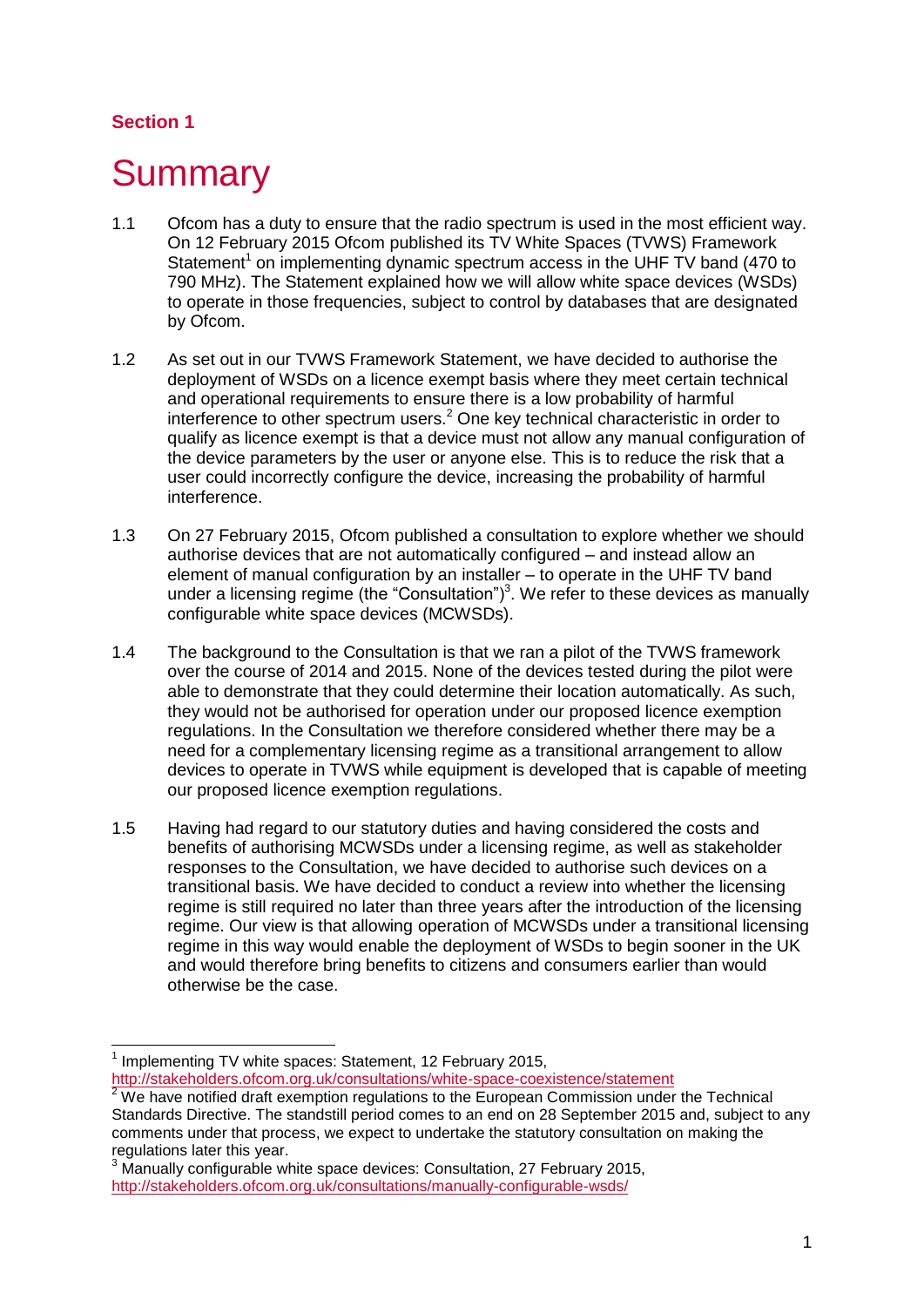- 1.6 However, we also recognise the need to mitigate the increased probability of MCWSDs causing interference to incumbent users of the UHF TV band. We will do this by introducing licence conditions, both technical and non-technical, which we consider will be appropriate in order to ensure a low probability of MCWSDs causing harmful interference to DTT and PMSE services.
- 1.7 Our current expectation based upon our research and evidence from the trials and pilot remains that most WSDs should be capable of meeting the technical requirements for licence exemption in future. We therefore anticipate that we will be able to stop issuing licences no later than three years after the introduction of the licensing regime. We believe it is less clear whether there is a case for authorising MCWSDs on a longer term basis, but will consider the merits of setting up a separate licensing regime for this purpose when reviewing this regime.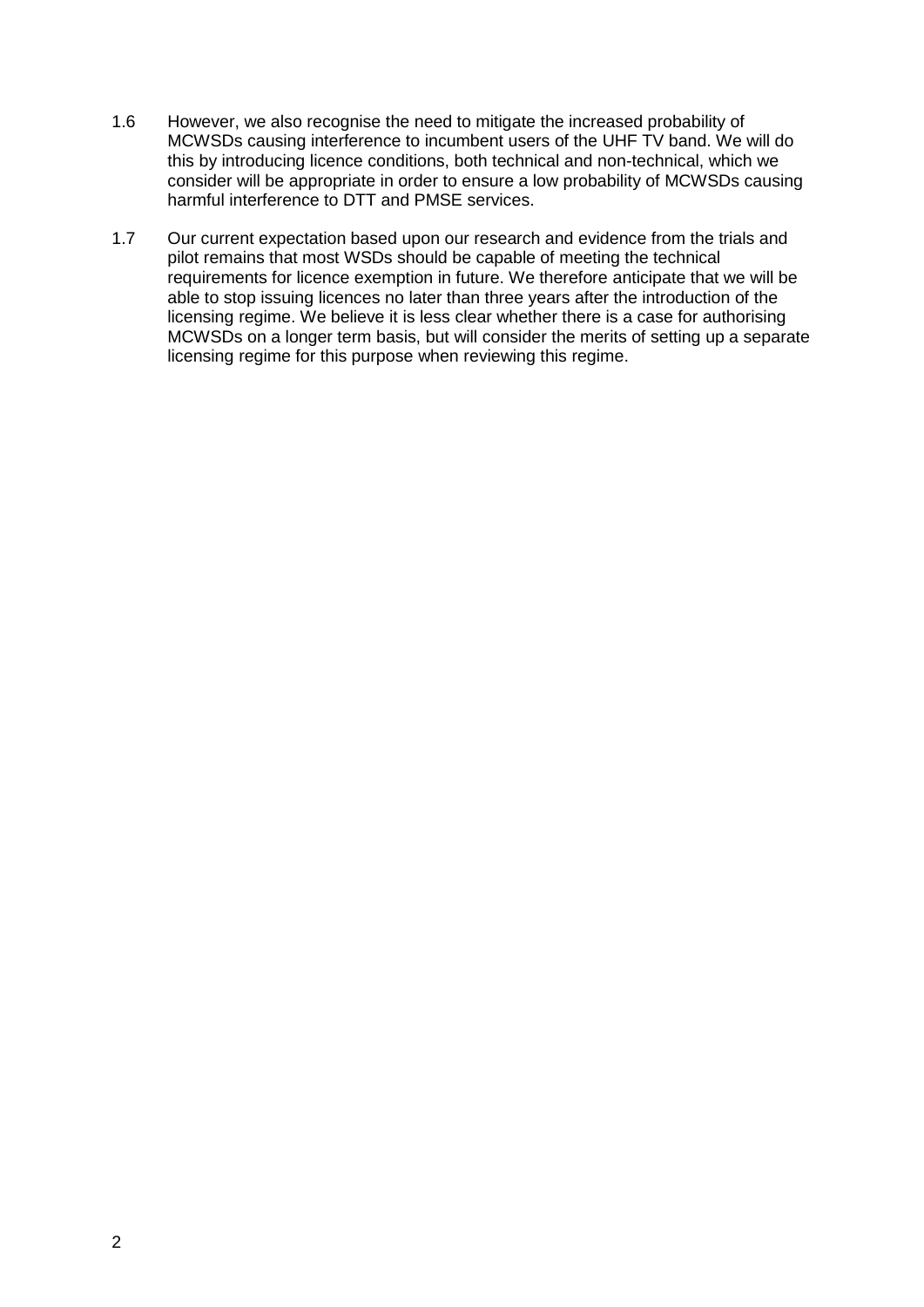### **Section 2**

# <span id="page-5-0"></span>**Introduction**

## **Background**

- 2.1 On 12 February 2015 Ofcom published its Statement<sup>4</sup> on implementing dynamic spectrum access in the UHF TV band ("TVWS Framework Statement"). This sets out how we will allow WSDs to operate in those frequencies, subject to control by databases that are designated by Ofcom.
- 2.2 Coexistence with existing spectrum users is managed in the TVWS framework by the databases being provided with, or using default values for, a number of device characteristics ("device parameters"), such as the location of a device, and using these to calculate the appropriate power levels and channels for use by the device.<sup>5</sup> Equipment will have to be able to automatically determine relevant device parameters, including its location, without the need for any manual configuration by a device user or installer, and supply them to the database in order to operate under the licence exemption. We refer to a device that permits or requires the user to enter into the device some or all of the device parameters, or any other technical characteristic of a device which will be communicated to a database or affect the operation of the device in accordance with the instruction of a database, as a "manually configurable" device (or "MCWSD").
- 2.3 As we explained in our TVWS Framework Statement $6$ , we do not consider that it is appropriate to authorise manually configurable WSDs on a licence exempt basis because we consider that there is an increased risk that MCWSDs may cause harmful interference compared to WSDs that automatically determine their device parameters. This is because of the risk that end-users could inaccurately configure a device if they lacked the necessary technical expertise. If incorrect parameters are provided to a database, then the database may calculate parameters for a device which would allow it to operate on channels and/or at powers that may cause interference to DTT viewers or PMSE users. This is particularly a risk with any inaccurate reporting of the device location. We do not consider that it is possible to adequately mitigate that risk under a licence exemption regime.
- 2.4 However, the market for white space devices is currently very immature, as it is a new technology currently only actively in commercial use in the US, where automatic configuration is not required. We are currently not aware of any devices that are fully compliant with the terms of our proposed licence exemption, but several manufacturers have products that would comply with all terms except the requirement that the user should not have access to the device configuration. This requirement precludes the ability for a user or installer to manually input any of the parameters of the device which must be communicated to a database, including location.
- 2.5 Discussions with equipment manufacturers and databases suggest that there are no technical reasons why the vast majority of devices should not meet the requirements

 4 Implementing TV white spaces: Statement, 12 February 2015, <http://stakeholders.ofcom.org.uk/consultations/white-space-coexistence/statement>

 $5$  For a more detailed discussion of the parameters that a device must provide to a database, see our TVWS Framework Statement, paragraphs 5.12 to 5.15

 $6$  See paragraphs 5.28 to 5.30.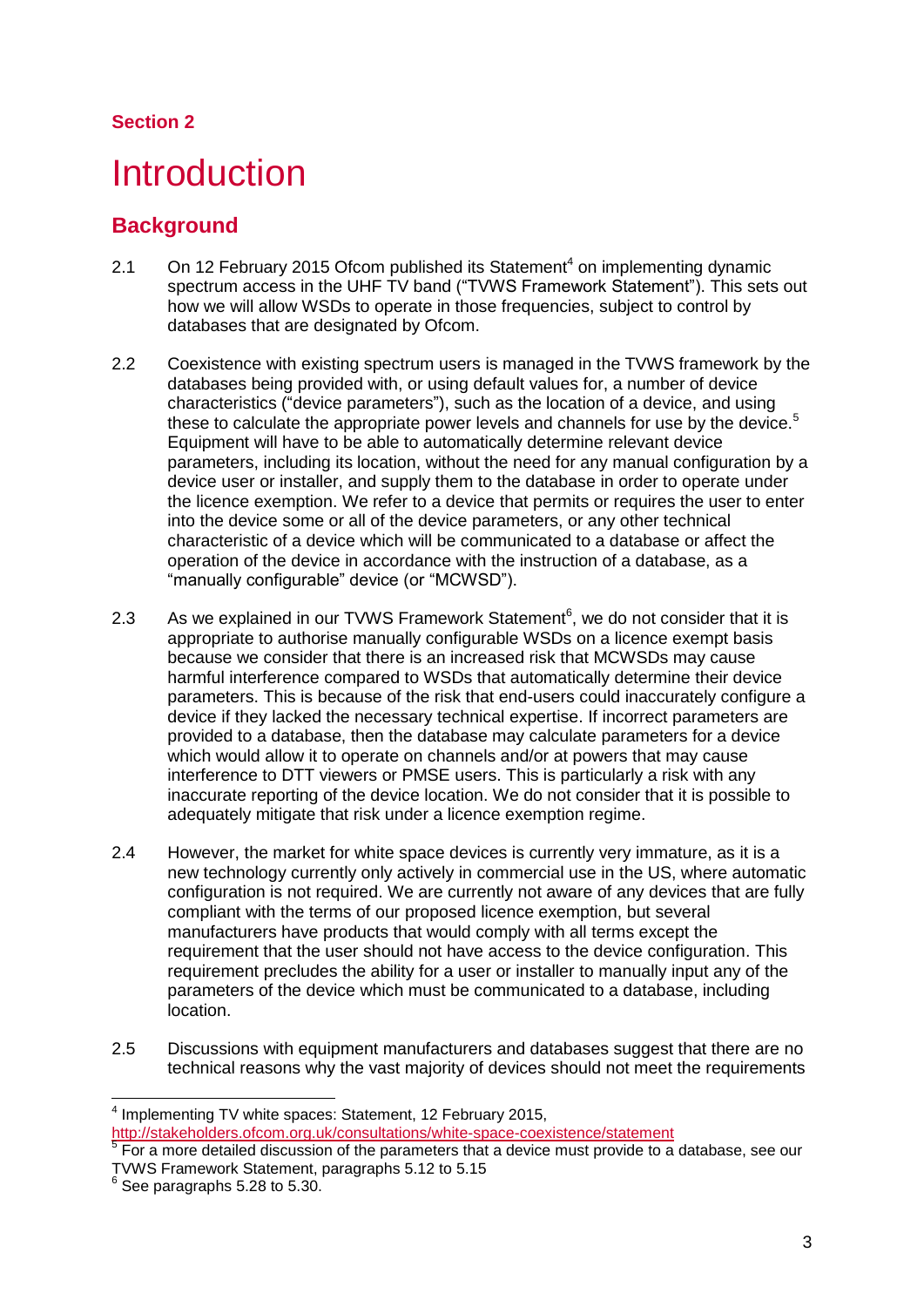of the proposed licence exemption regulations in due course, but that for commercial reasons automatic configuration has not been the priority. This is because the UK is the only country in Europe putting a TVWS regulatory framework in place where automatic configuration is a requirement, which will not come into force until towards the end of this year.

- 2.6 In the light of this situation, Ofcom consulted on 27 February 2015 on proposals to allow the use of manually configurable white space devices (the "Consultation").<sup>7</sup> The Consultation explored the need to license MCWSDs on a transitional basis, to allow operation in TVWS while equipment capable of meeting our proposed licence exemption regulations is developed.
- 2.7 In the Consultation, we considered two options:
	- Allow MCWSDs to operate under a transitional licensing regime, which would be complementary to the licence exemption regime detailed in the TVWS Framework Statement; or
	- Not to authorise use of MCWSDs. The licence exemption regime would remain as per the TVWS Framework Statement.
- 2.8 We considered the costs and benefits of each option. In particular, we recognised the risk of increased interference associated with MCWSDs compared to automatically configured devices and the increased costs of dealing with that risk of interference. We weighed this against the potential benefits to citizens and consumers of authorising use of MCWSDs, in that this could allow operation of TVWS devices under the framework more quickly while equipment compliant with the licence exemption is developed.
- 2.9 Based on this assessment, we proposed to introduce a transitional licensing regime for use of MCWSDs. We proposed that the general technical conditions for operation of MCWSDs should be consistent with the licence-exempt TVWS framework, with the exception of the requirement to preclude manual device configuration by device users. We also proposed that the licence should include a number of technical and operational conditions which were aimed at reducing the risk of interference being caused due to device misconfiguration.
- 2.10 We said that we anticipated that equipment that meets the terms of the licence exemption might be available within three years of the introduction of the regulatory framework. Consequently, we proposed that any licensing regime for MCWSDs should be reviewed within three years of its commencement to assess whether it is still required or should be withdrawn.
- 2.11 We received 21 separate responses to the Consultation, two of them confidential, four of them from individuals from the same company and two from industry bodies. The list of respondents and all non-confidential responses are published on the Ofcom website.
- 2.12 This document presents our conclusions on licensing manually configurable white spaces devices, as follows:
	- The rest of this section presents the relevant statutory framework.

<sup>-</sup> $7$  Manually configurable white space devices: Consultation, 27 February 2015, <http://stakeholders.ofcom.org.uk/consultations/manually-configurable-wsds/>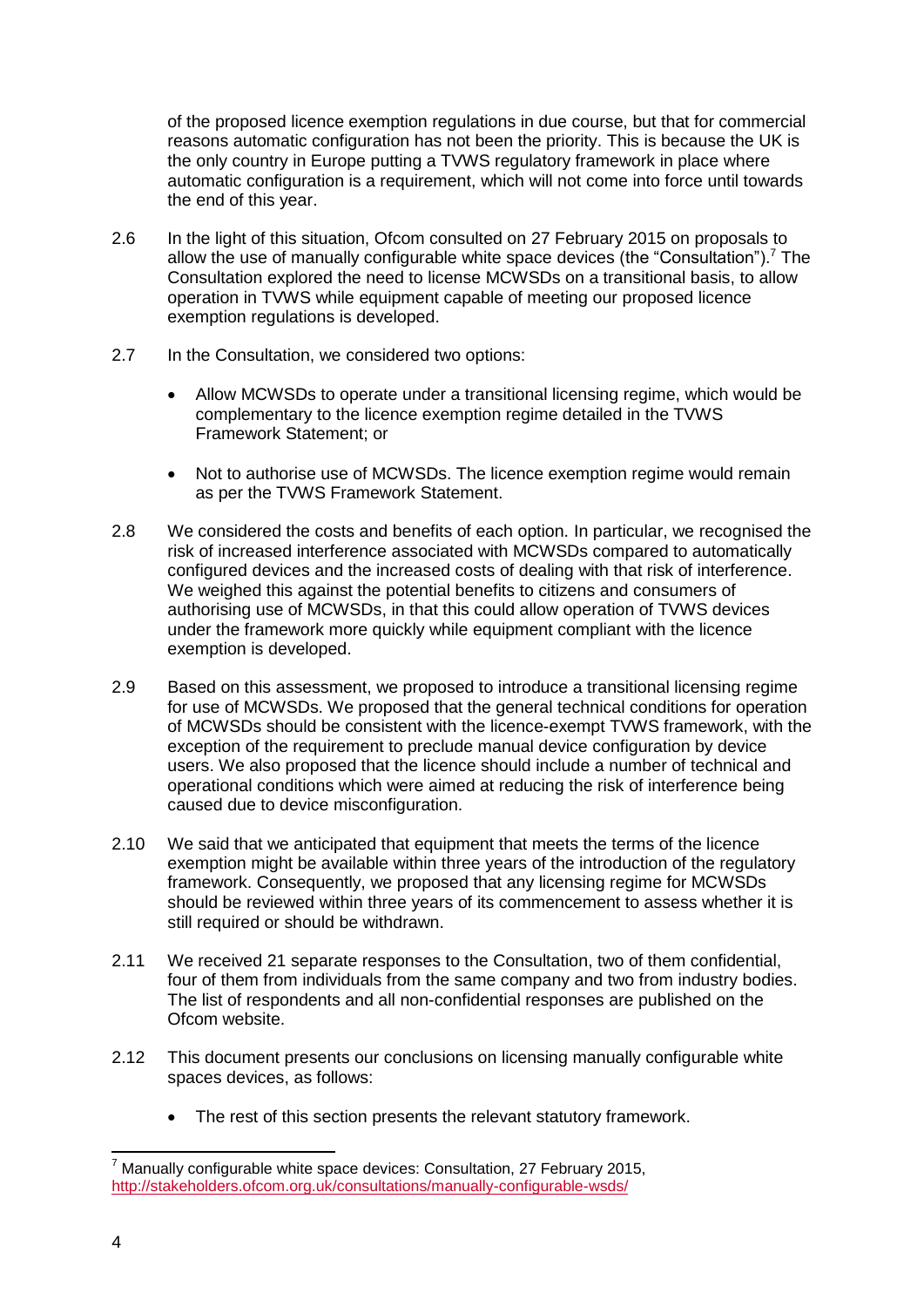- Section 3 summarises the main points made by stakeholders in their comments on the Consultation, and presents our responses to those. We also set out our final decisions on the various aspects of the policy and our approach to the conditions in the licences.
- Section 4 presents the next steps.
- Annex 1 is the detailed list of stakeholder responses and Ofcom's position on each.
- Annex 2 is a revised draft model of the licence for manually configurable white space devices.

# **Statutory framework**

- 2.13 Ofcom's principal duty under section 3 of the Communications Act 2003 is to further the interests of citizens in relation to communications matters and of consumers in relevant markets, where appropriate by promoting competition. Ofcom takes account of the impact of its decisions upon both citizen and consumer interests in the markets we regulate. In carrying out these duties, we are required, among other things, to secure a number of objectives such as the desirability of promoting competition, investment and innovation. Moreover, in carrying out our general duties, Ofcom is required to secure the optimal use of spectrum for wireless telegraphy and to have regard to the principle under which all regulatory activities should be targeted only at cases in which action is needed.
- 2.14 Under section 8(1) of the WT Act, it is unlawful to establish, install or use wireless telegraphy (WT) equipment in the UK except where such use is authorised either by the issue of an appropriate wireless telegraphy licence or where the use of such equipment is exempted from the need to hold such a licence by regulations (i.e. a statutory instrument) made under section 8(3) of the WT Act.
- 2.15 Under section 8(4) of the WT Act, we are required to make regulations to exempt equipment if the conditions in section 8(5) are met, namely if its installation or use is not likely to:
	- involve undue interference with wireless telegraphy;
	- have an adverse effect on technical quality of service;
	- lead to inefficient use of the part of the electromagnetic spectrum available for wireless telegraphy;
	- endanger safety of life;
	- prejudice the promotion of social, regional or territorial cohesion; or
	- prejudice the promotion of cultural and linguistic diversity and media pluralism.
- 2.16 Section 9(1) of the WT Act gives us the power to grant wireless telegraphy licences subject to such terms as we think fit. This broad discretion is, however, subject to the following requirements: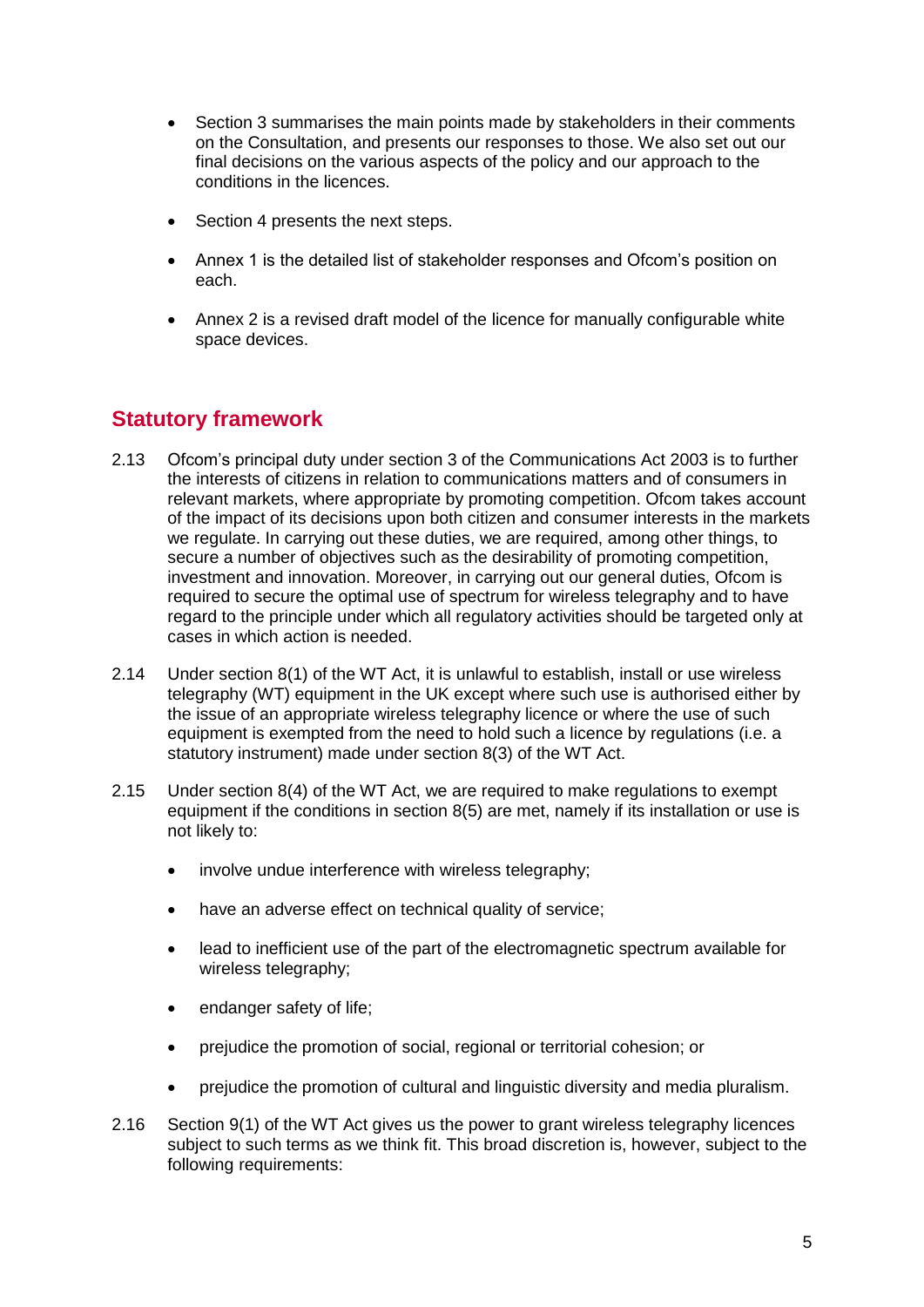- we must impose only those terms that we are satisfied are objectively justifiable in relation to the networks and services to which they relate, not unduly discriminatory and proportionate and transparent as to what they are intended to achieve (section 9(7));
- in relation to a licence for the establishment, installation or use of wireless telegraphy apparatus or stations for the provision of an electronic communications network or service , the terms of a licence must be of a kind falling within Part B of the Authorisation Directive (section 9(1A)); and
- we can only impose a limitation on the nature of wireless telegraphy equipment or wireless telegraphy apparatus which can be established, installed or used if it is necessary for one of the following purposes:
	- o avoiding undue interference with wireless telegraphy;
	- o the protection of public health against electromagnetic fields;
	- o ensuring technical quality of service;
	- o ensuring maximisation of frequency sharing;
	- o safeguarding the efficient management and use of the part of the electromagnetic spectrum available for wireless telegraphy; or
	- o ensuring the fulfilment of a general interest objective (section 9ZA).
- 2.17 Section 12 of the WT Act permits Ofcom to charge fees for wireless telegraphy licences, subject to certain specified exemptions relating to licences granted in accordance with auction regulations made under section 14 of the WT Act. Under Article 13 of the Authorisation Directive, any fees imposed for rights of use of radio frequencies must reflect the need to ensure the optimal use of the resources. Such fees must be objectively justifiable, transparent, non-discriminatory and proportionate in relation to their intended purpose and take into account the objectives set out in Article 8 of the Framework Directive.

#### **Impact assessment and equality assessment**

- 2.18 Impact assessments provide a valuable way of assessing different options for regulation and showing why the preferred option was chosen. They form part of best practice policy-making. This is reflected in section 7 of the Communications Act, which means that generally Ofcom has to carry out impact assessments where its proposals would be likely to have a significant effect on businesses or the general public, or when there is a major change in Ofcom's activities. Our assessment of the impact of our proposals for the licensing regime was set out in our Consultation. This Statement sets out our decision on these proposals, having taken all stakeholder representations into account.
- 2.19 Ofcom is separately required by statute to assess the potential impact of all our functions, policies, projects and practices on equality. Equality Impact Assessments (EIAs) also assist us in making sure that we are meeting our principal duty of furthering the interests of citizens and consumers regardless of their background or identity. As explained in our Consultation, we do not consider the impact of the decisions in this document to be to the detriment of any group within society.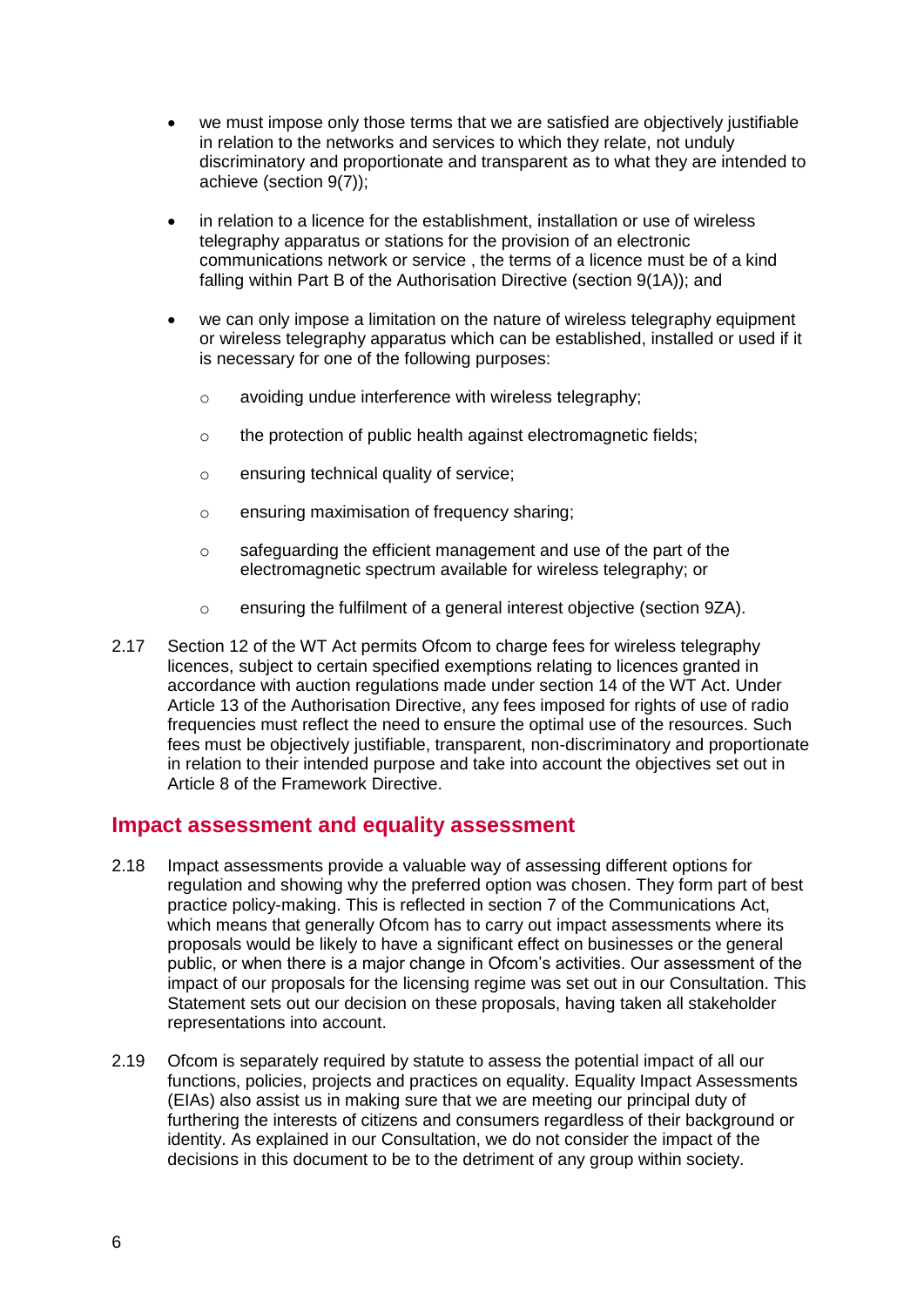### **Section 3**

# <span id="page-9-0"></span>3 Conclusions of the consultation process

- 3.1 This section reviews the consultation proposals, the responses from stakeholders, and sets out Ofcom's decisions with regards to manually configurable WSDs. It is structured as follows:
	- First we consider the overall policy proposal to authorise MCWSDs under a licence. We review the main concerns that stakeholders have raised and explain our final decision to go ahead with the new regime.
	- We then review in detail the licence conditions that we proposed in the consultation, and the changes to those arising from the stakeholder representations and from our internal consideration.
	- We explain the additional measures that we plan to put in place in the areas of compliance and enforcement.
	- Finally, we describe how White Space Databases will be involved in the licence regime.

### **Licensing manually configurable white space devices**

- 3.2 As summarised above, in our Consultation we considered the costs and benefits of authorising MCWSDs under a transitional licensing regime and proposed to introduce such a regime.
- 3.3 We said that we expected that most WSDs will be able to meet the requirements for operating under our licence exemption regime in the future and that we consider that licence exemption continues to be the best approach in the long term, but we considered that we should allow the deployment of MCWSDs as a transitional arrangement. We said that doing so increases the likelihood that the benefits from introducing the TVWS framework will be realised over the next few years while manufacturers develop equipment that is capable of meeting our licence exemption regulations.

#### **Main stakeholder comments on the proposal to authorise manually configurable WSDs and Ofcom's response to those comments**

- 3.4 Around half of the 21 respondents to the Consultation broadly agreed with the proposal to introduce a transitional licensing regime for MCWSDs. Other respondents either disagreed or had concerns with our proposed approach.
- 3.5 Among respondents that supported the proposals, Cloudnet said that Ofcom should not delay implementing its proposals, noting that communities and industries are on the cusp of utilising and developing this technology. The DSA supported the proposals and thought that the potential benefits of the transitional licensing regime included "improving spectrum utilisation, enabling innovation through light licensing, and improving broadband access throughout the United Kingdom".
- 3.6 We have carefully considered responses to the Consultation including the concerns and potential risks highlighted by respondents. We have also considered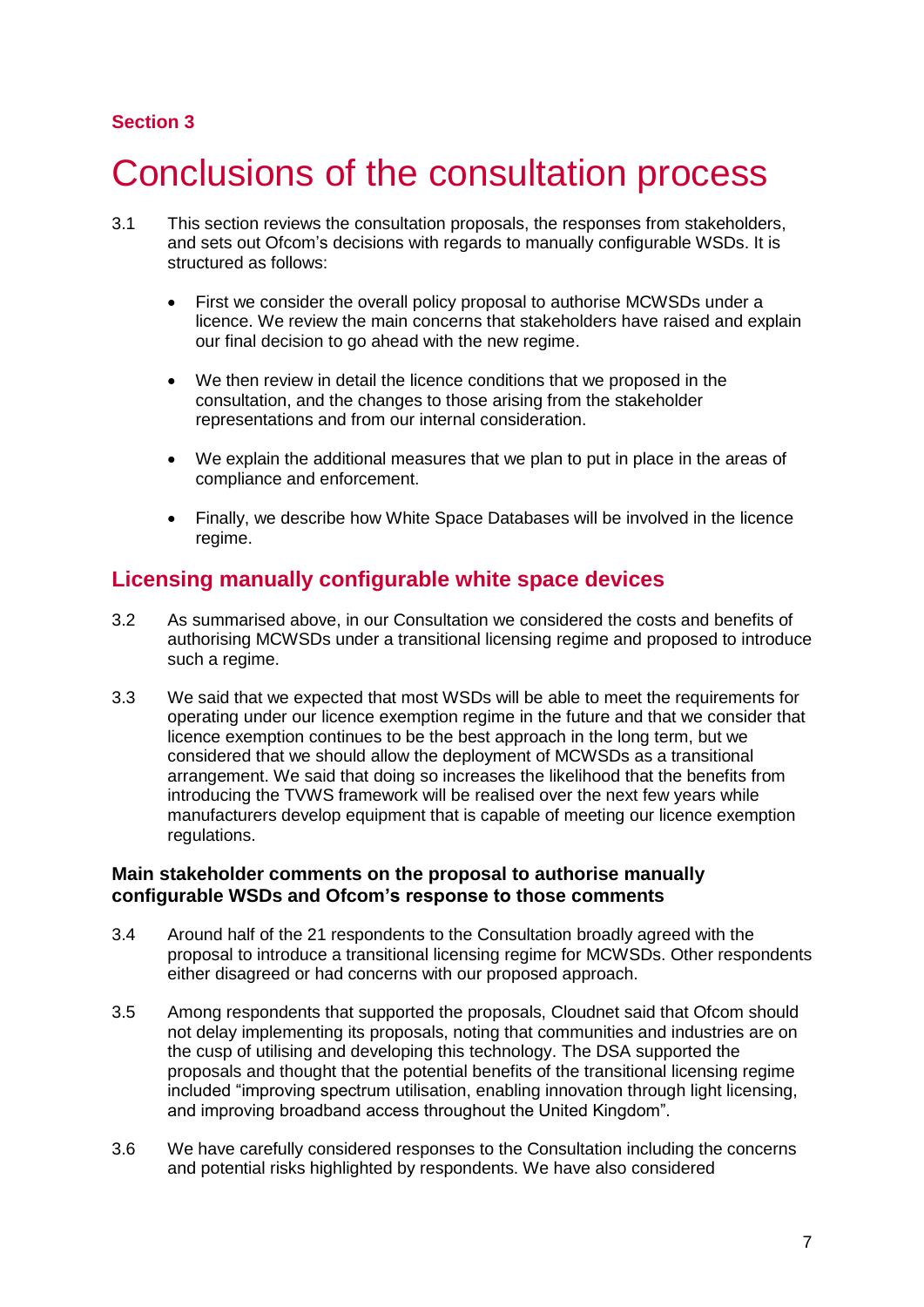developments in the United States in particular on the issue of users providing incorrect device parameters. The main concerns that stakeholders raised were in relation to:

- the heightened risk of harmful interference to existing users although Nominet disagreed that this would be the case;
- the potential for undermining incentives for, or delaying, the development of devices which are compliant with the licence exemption; and
- higher than expected costs related to interference management and investigating incorrectly configured equipment.
- 3.7 We discuss these concerns and risks further below. We also cover in detail the stakeholder responses to the Consultation and our response to these in Annex 1.

#### Heightened risk of interference

- 3.8 We acknowledge that there is an increased risk of interference associated with MCWSDs compared to automatically configured devices. However we consider that this risk remains low, and can be effectively mitigated by our proposed licence conditions. In particular, we are requiring licensees to have a Quality Assurance ('QA') process in place, and to provide records to a WSDB for each MCWSD installation. This is further described in paragraphs 3.69 to 3.79.
- 3.9 In addition, we intend to make some amendments to the proposed licence conditions following our review of consultation responses. In particular, we will be asking WSDBs to carry out checks on the consistency of the installation records with the parameters provided by the device. We explain this in the "Role of the white space database" subsection below.
- 3.10 We are confident that these measures should be sufficient to mitigate the risk of incorrect manually configured parameters being provided to WSDBs (which could result in interference to existing users if this occurred).

#### Disincentives to develop licence-exempt equipment

- 3.11 As set out in the TVWS Framework Statement, our TVWS framework is designed to enable dynamic spectrum access based on automatic geo-location of licence-exempt devices. That remains our clear goal and we expect licence exempt devices which would comply with the terms of the proposed licence exemption to be developed in future. With this in mind, we consider that introducing a licensing regime for MCWSDs on a transitional basis as envisaged presents a low risk of disincentivising manufacturers from developing licence-exempt equipment. This is for a number of reasons:
	- We intend to introduce the licensing regime on a transitional basis only, i.e. we plan to issue licences during a limited time window of no more than three years from early 2016 pending the development of equipment which meets the licence exemption, subject to a review which will confirm if there is no longer a need to continue issuing licences. Whilst we recognise that it will take some time for licence-exempt equipment to become widely available, the timescale suggested by equipment manufacturers in the United States suggests that it might, in practice, even be possible to cease issuing new licences in less than three years. In these circumstances we do not consider that licensing use of manually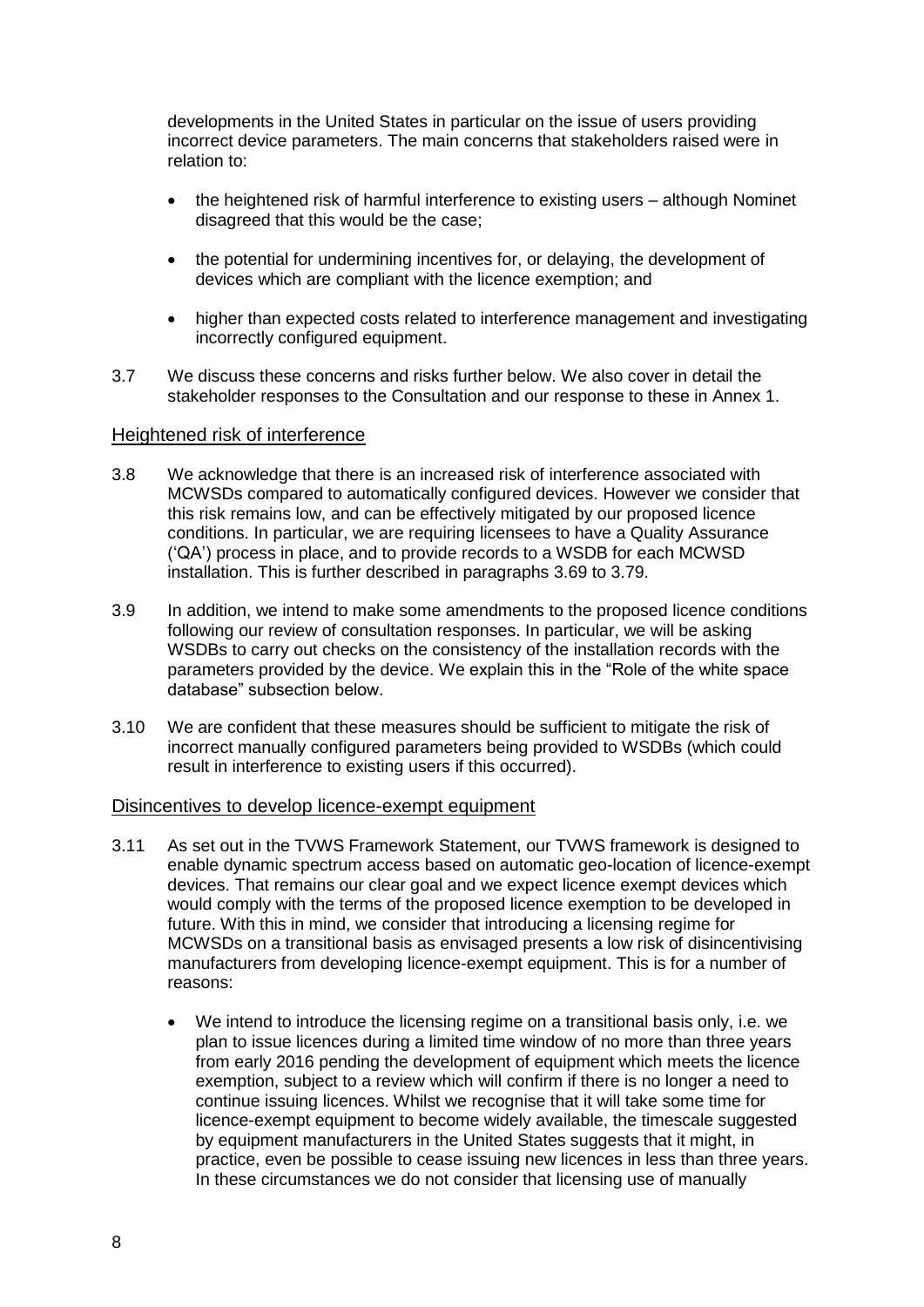configurable devices for a short period of time is likely to have a significant impact on the pace of development of licence-exempt devices.

- Manufacturers who wish to introduce mass market $8$  or consumer devices are likely to prefer to develop equipment which is compatible with the terms of the licence exemption regulations as a more commercially viable offering. This is because, in view of the likely administrative burden associated with obtaining and complying with the terms of a licence in the form we propose (which effectively will require the involvement of professional installers with appropriate technical expertise to manually configure the equipment), the licensing regime is unlikely to be suitable for deployment of mass market equipment.
- We understand that some of the existing WSD manufacturers plan to upgrade their equipment with automatic geo-location. We note the communication to the FCC<sup>9</sup> from four of the largest WSD manufacturers, in collaboration with the National Association of Broadcasters (NAB), calling for the introduction of a requirement for all TV White Space devices to have automatic geo-location or to connect to databases via a device with automatic geo-location.

#### High costs of investigation and interference management

- 3.12 We recognise that the costs of managing interference could increase substantially if there were large numbers of manually configurable devices in use and if end users were frequently misconfiguring equipment.
- 3.13 In practice however, we consider that this risk is low. Configuring MCWSDs requires technical expertise and it will normally need to be done by a professional installer. This in itself should limit the possibility of accidental misconfiguration. We also intend to put in place licence conditions to further mitigate the probability of harmful interference (including requiring a QA process to be in place). Finally, the fact that MCWSDs are only likely to be suitable for professional use and that we intend to issue licences on a transitional basis only (i.e. for a limited period of time) also means that we would not expect very large numbers of MCWSDs to come into use over the next few years.

#### **Ofcom's conclusions on authorising manually configurable WSDs under a licensing regime**

- 3.14 Licensing MCWSDs would allow earlier use of the TVWS framework and earlier access to spectrum than if licence exemption of automatically configured devices remains the only possible authorisation route.
- 3.15 We note that several white space database (WSDB) providers are currently working with Ofcom to qualify their databases so that they can support operational access to TV White Spaces by the end of this year. In addition, a number of companies and organisations have expressed interest in making operational use of existing white space equipment. If we do not authorise use of MCWSDs, WSDB providers and potential white space users would only be able to continue to undertake noncommercial, non-operational trials while waiting on WSD manufacturers to produce equipment that would meet the proposed licence exemption requirements regarding automatic configuration.

 8 By 'mass market' we refer to devices which are marketed directly to retail consumers.

<sup>&</sup>lt;sup>9</sup> <http://apps.fcc.gov/ecfs/comment/view?id=60001093885>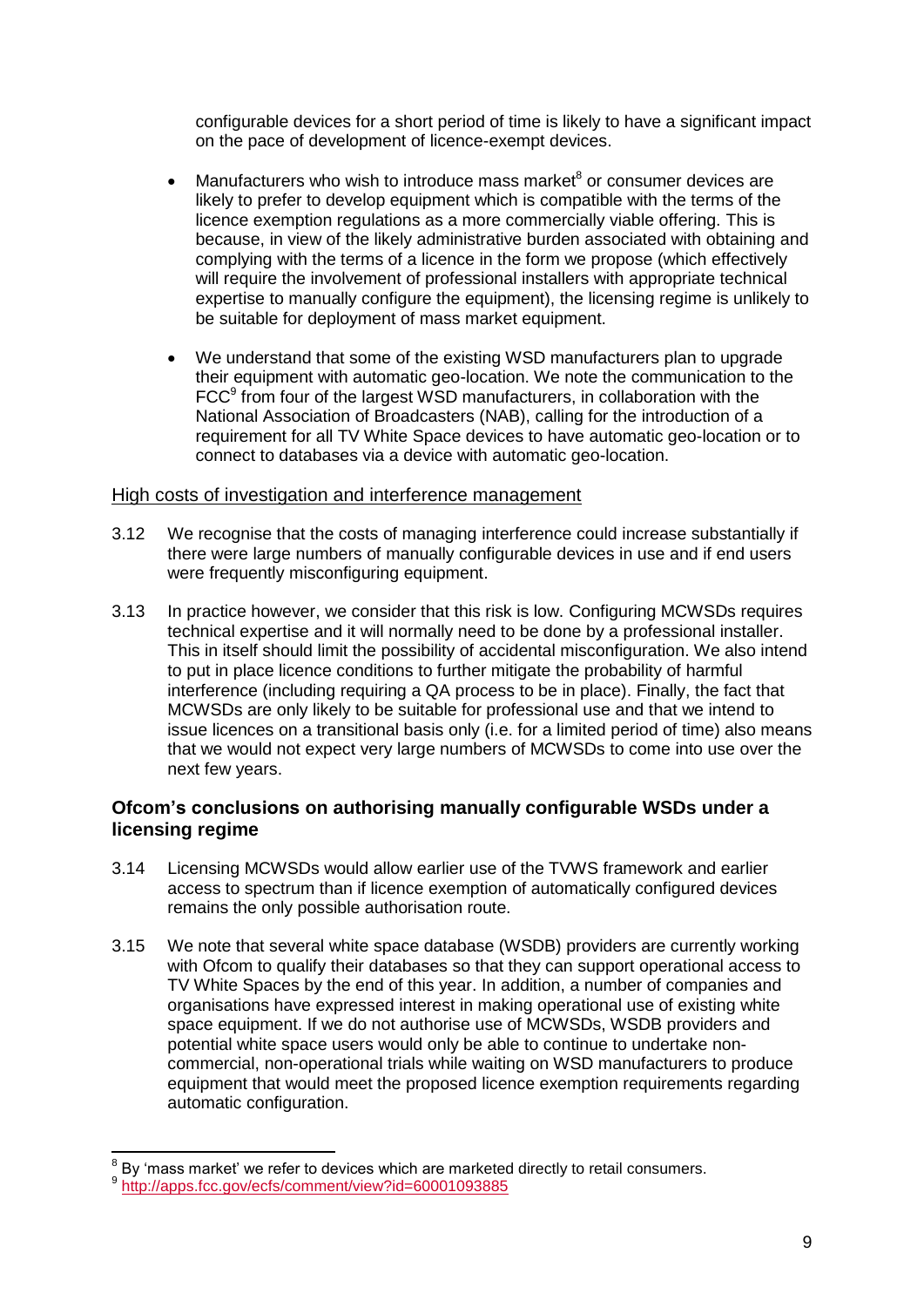- 3.16 We are concerned that this would delay benefits to citizens and consumers which could otherwise be realised by allowing earlier adoption of white space technology under the framework and disincentivise investment in white space, and could lead to less efficient use of the spectrum. If we do authorise use of MCWSDs, industry would have greater ability to test business plans for the use of white spaces and to better understand the demand for commercial use of white space equipment. It may also enable WSDB providers to start to see an earlier return on the investment they have made to date in contributing to and implementing the TVWS regulatory framework.
- 3.17 We also note that some stakeholders have suggested that there may be an ongoing requirement to use MCWSDs even once WSDs which meet the licence exemption requirements are available. A transitional MCWSD licensing regime could provide us with valuable experience to inform our view on whether there may be a need for a longer term licensing regime.
- 3.18 In summary, we continue to believe that, on balance, the potential benefits of allowing MCWSDs to operate under a transitional regime as proposed outweigh the potential costs and risks. We have therefore decided to proceed with arrangements to implement licensing of MCWSDs on a transitional basis.

#### **Duration of the licensing regime**

- 3.19 In our Consultation, we proposed that the licensing regime should be in place for an initial period of three years, after which we proposed to conduct a review to determine whether there was a need to extend the licensing regime. To be clear, the licence regime duration refers to the period during which we are issuing new licences.
- 3.20 Most stakeholders agreed with this approach, though some said that the review period should be shorter. Digital UK suggested that we review the efficacy of the regime and the progress in the development of compliant devices in 18 to 24 months. Arqiva also suggested that a review within 18 to 24 months would allow industry adequate time to work with the regime whilst also giving Ofcom sufficient time prior to the end of the three year period to undertake a thorough review and implement any necessary changes.
- 3.21 In line with our consultation proposals, we intend that the transitional licensing regime should be in place only while it is necessary – i.e. only while it remains the case that licence-exempt equipment for a range of potential white space uses is not generally available, at which point we would expect to stop issuing new licences for use of MCWSDs under this regime.
- 3.22 It is difficult to predict how long this will take. In the Consultation, we explained our view that automatically configurable equipment should become available within three years. This has been broadly accepted by respondents and no arguments have been made for a longer period before reviewing the regime.
- 3.23 However, it was suggested by some stakeholders that three years was too long a period to wait before reviewing the continuing need for a licensing regime. Given the developments in the US, which suggest that there may be a quicker move towards automatic geo-location in equipment than we anticipated, we agree that it may be appropriate to carry out the review earlier than three years after the introduction of the licensing regime. This would depend on how the market for white space devices and take up and use of TV white space develops.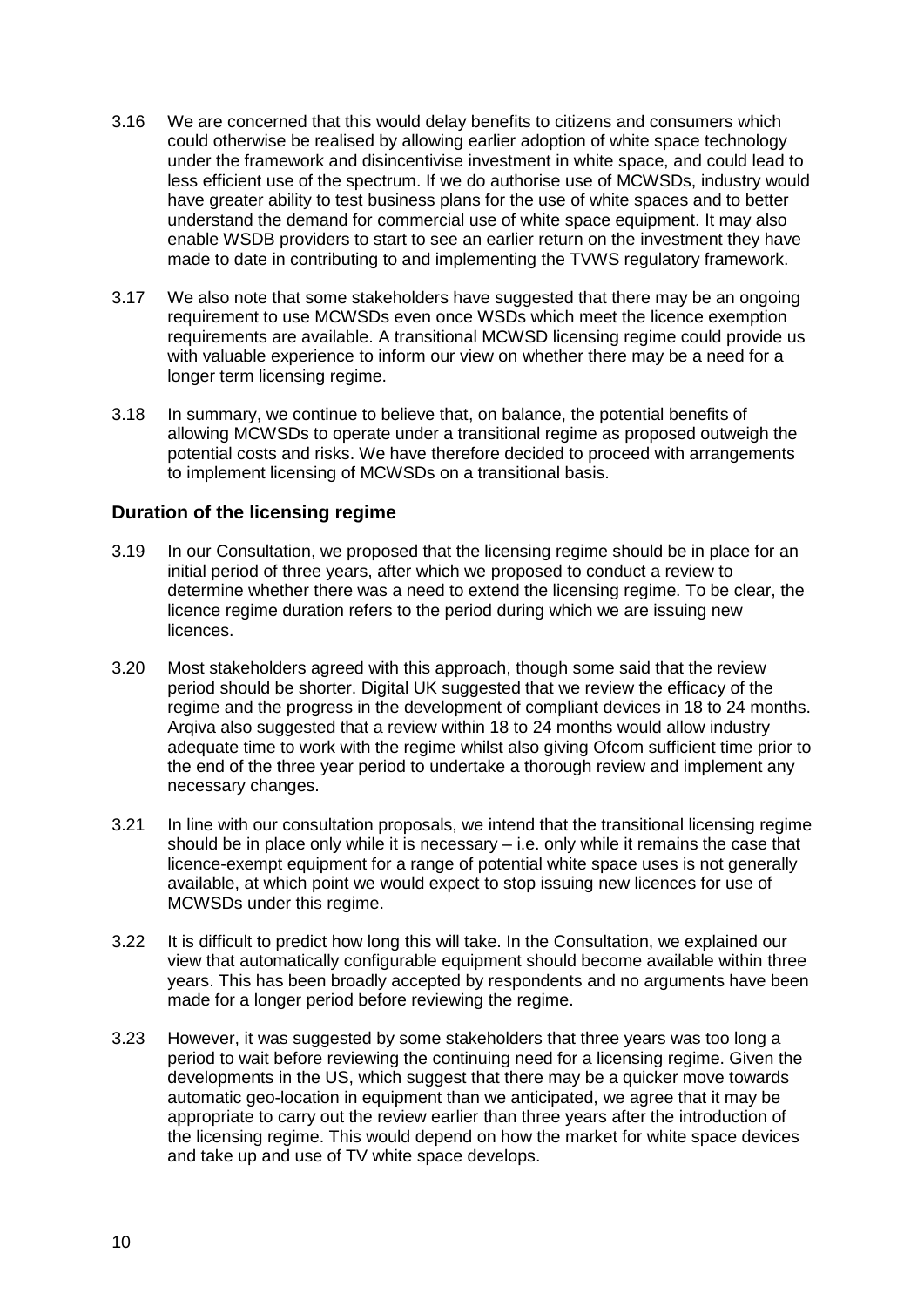3.24 We therefore intend to conduct a review of the ongoing need for the licensing regime at some point between 18 months<sup>10</sup> and three years from the date of implementation of the regime. We continue to expect, however, that the transitional regime will be in place for no longer than three years and that we would cease to issue new licences following the review if it confirms that it would be appropriate to do so.

#### **Long-term licensing and enhanced operations**

- 3.25 In the Consultation, Ofcom recognised that the objectives for a longer term licensing regime for MCWSDs would likely be different to our objectives when authorising MCWSDs as a transitional measure. We also asked stakeholders for their views on allowing WSDs for enhanced operations (i.e. additional device characteristics would be provided to the WSDB in order to improve white space availability for the device) under a licensing regime.
- 3.26 Most respondents identified a likely ongoing need for permitting operation of MCWSDs, for example in relation to indoor use where GPS may not work, while several respondents said there would be merit in allowing enhanced operation of MCWSDs through a licensing regime.
- 3.27 We continue to consider that the licensing regime for MCWSDs as set out in this Statement is not intended to be a permanent solution but rather only a transitional regime pending development of automatically configurable equipment. However, we will revisit these issues with an open mind when we review the licensing regime. If we find there is considerable demand for permanent MCWSD licensing, we would consider afresh whether there may be a need to maintain some form of licensing regime for MCWSDs.
- 3.28 We would expect that if there is a need to have a more permanent licensing regime for MCWSDs, this is likely to be of a different scope and therefore potentially have different requirements to the transitional regime discussed in this Statement. We may need to set up a new licence product for ongoing MCWSDs use (although an alternative could be to amend the existing transitional regime).
- 3.29 We would also consider as part of our review the demand for and feasibility of an "enhanced" regime which allows for additional device characteristics to be provided to the WSDB in order to improve white space availability.

## **Scope of the licence and licence terms and conditions**

- 3.30 We review in this subsection the specific proposals that we made in the Consultation on the terms and conditions of the licence. We also include, in Annex 2, a revised draft licence on which we would welcome further feedback before finalising it. We cover here:
	- The high level conditions under which MCWSDs will access the TVWS spectrum
	- The categories, types and number of devices that will be allowed to operate under a licence

<sup>-</sup> $10$  Ofcom is also committed to a general review of the wider TVWS framework 18 months after the licence exemption regulations come into effect. We will take MCWSDs into account during this wider framework review, although we will not make any definitive decisions on the regime until the specific review of the MCWSDs licence regime.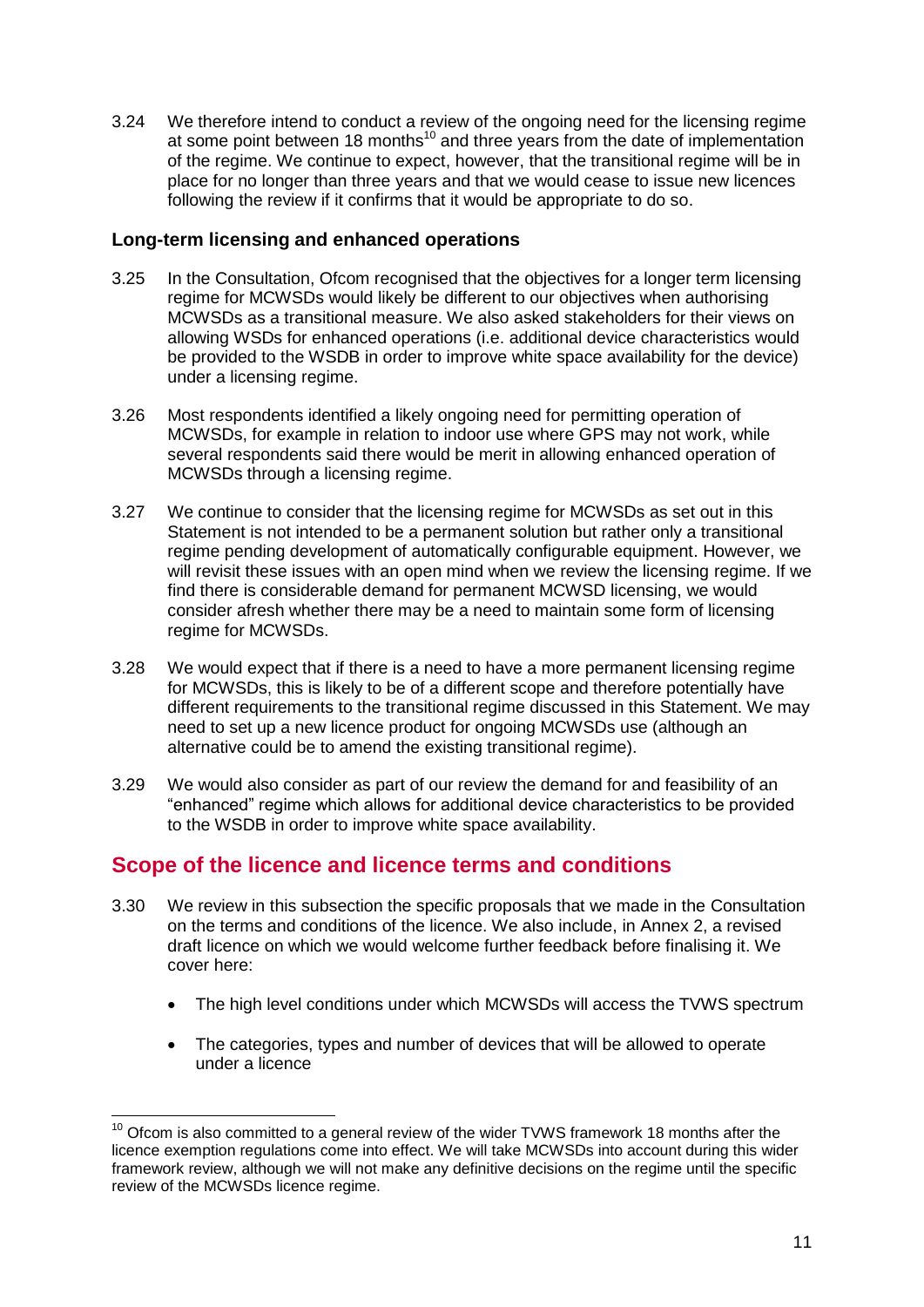- The licence term, notice period for revocation and fee
- The quality assurance obligations
- Other licence conditions

#### **General conditions for spectrum access**

3.31 Our proposals in the consultation were, at a high level, that:

#### **MCWSDs would access spectrum on a non-interference, non-protection basis**

In the Consultation we proposed to issue licences on a non-protection, noninterference basis, i.e. users of MCWSDs may not cause interference to other users and they would have no protection against interference from other authorised users of the radio spectrum. In particular, users of MCWSDs would not have spectrum access rights above users of licence exempt WSDs, and would receive no protection from interference from other authorised users of the band, including other WSDs of any type.

We received no objection from stakeholders to this approach, which we have decided to implement.

**MCWSDs will operate under the TVWS framework**

We explained that MCWSDs would be part of the framework set out in our TVWS Framework Statement and the operational requirements would be very similar to those in the licence exempt regime. Therefore, the licence will stipulate that the frequencies and powers at which MCWSDs transmit will be specified by a database approved by Ofcom.

3.32 The details of the technical licence conditions (which are set out in the revised draft licence included at Annex 2) are essentially the same as those in the proposed licence exemption, and we therefore only deal with the key areas of difference below.

#### **Device category: master devices and slave devices**

- 3.33 Under the TVWS framework there are two categories of WSD, a master and a slave. A master is a device that is able to communicate with and obtains operational parameters from a designated database, and a slave is a WSD that is only able to operate in TVWS when under the control of a master WSD.
- 3.34 In the Consultation we proposed to allow both manually configurable masters and slaves to be authorised under the terms of the licence. We explained that this was so as not to unduly restrict the early deployment of WSDs. We also said that the licensing regime is intended to be complementary to the licence exemption, so in principle it should be possible for a licence exempt slave to associate with a licensed master.
- 3.35 The majority of respondents agreed that the regime should cover master and slave devices and no arguments were made for treating masters and slaves differently in any licensing regime.
- 3.36 We have therefore decided to proceed with our proposals to permit manually configurable slaves and masters to be authorised under the terms of the licence.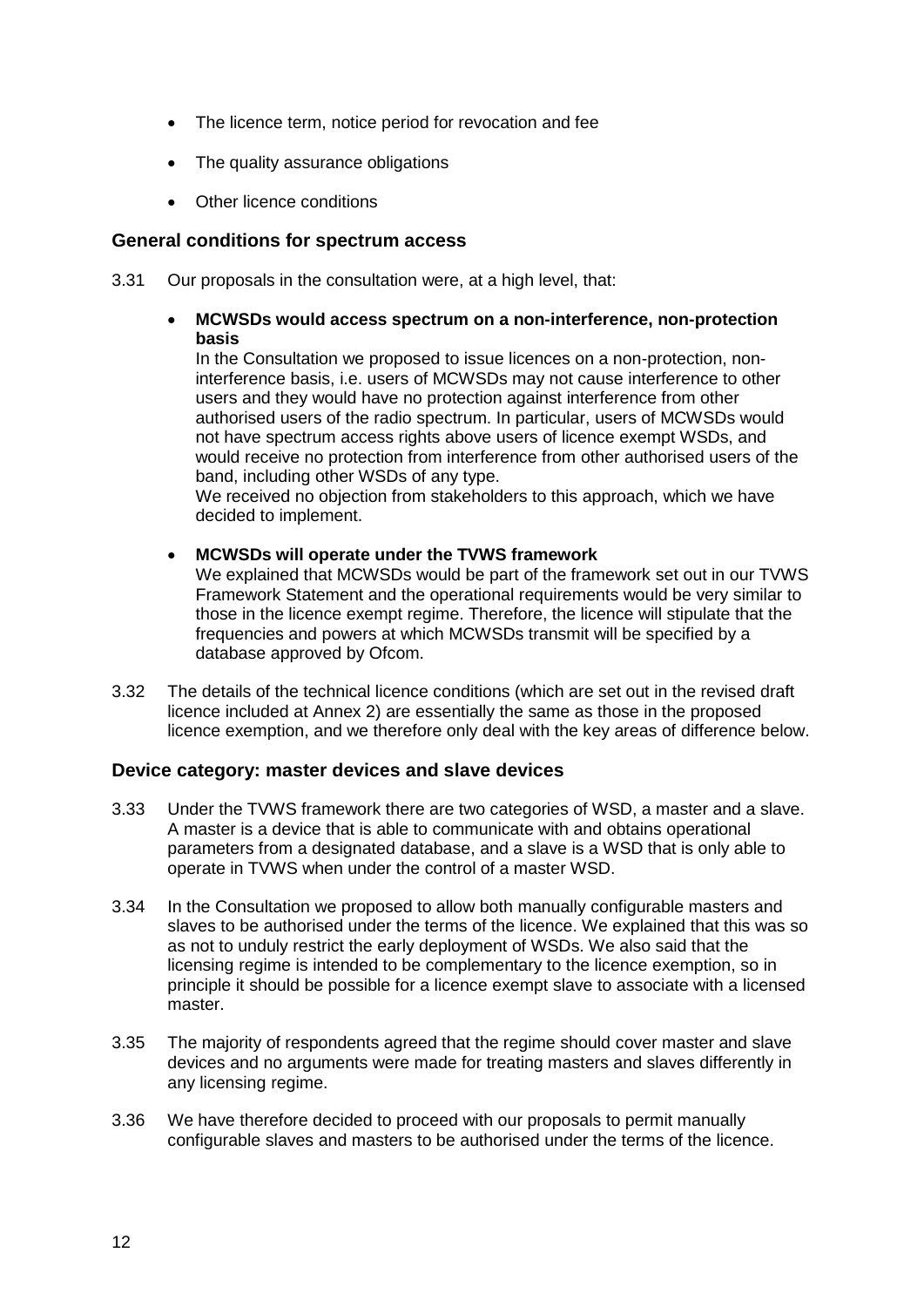#### **Device type: 'Mobile' and 'Fixed' devices**

- 3.37 In our TVWS Framework Statement we defined two types of WSDs: "Type A" and "Type B". A Type A WSD is a device that is intended for fixed use only.<sup>11</sup> This type of equipment can have integral<sup>12</sup>, dedicated<sup>13</sup> or external<sup>14</sup> antennas. A Type B WSD is a device that is not intended for fixed use and which has an integral antenna or a dedicated antenna. Databases will allocate different operational parameters to Type A and Type B devices.
- 3.38 In the Consultation we proposed that only "Type A" devices would be allowed under the licence regime. We said that we expected all "Type B" devices to be able to automatically geo-locate and communicate with a designated database. This was because we considered that:
	- manual configuration of Type B devices would be impractical. Under our proposed licence conditions, users would be required to manually reconfigure the device every time it moved and make a record of what those parameters were, and
	- allowing manual configuration of Type B devices would increase the risk of harmful interference, as it was more likely that the location of the device would be incorrectly determined if the device was in motion.
- 3.39 Respondents were split on this issue. While a number of respondents agreed with our initial approach, others highlighted use cases for nomadic devices, i.e. devices that are technically "mobile" (and therefore "Type B" devices) in the sense that they can be moved from one location to another, but only transmit from fixed locations. An example of this could be a monitoring device that might be put in a variety of locations to measure e.g. rainfall but that can be moved from location to location over time. In these circumstances, the risk of harmful interference would be the same as for fixed devices.
- 3.40 Nominet also noted that 'mobile' devices that are capable of automatic geolocation may still require manual configuration of other technical characteristics. One such characteristic could be antenna gain, which is not a device parameter as defined in our TVWS framework but its modification could impact the compliance of the device with the Operational Parameters provided by the database. Therefore, it must be accurate in order to ensure the device's compliance with the regime should not be manually configurable for a device which would operate under the licence exemption regime.
- 3.41 We recognise that there are circumstances in which a manually configurable Type B device would not give rise to any increased risk of harmful interference to a Type A device. We consider the possible scenarios below:

#### Nomadic use

3.42 A device might be classified as Type B because it is capable of being moved, but it is to be used only from a fixed location. In this case, we do not consider that the use of

<sup>-</sup> $11$  Fixed use in this context means that the device does not move while being used

<sup>12</sup> "integral antenna" means a permanent, fixed antenna forming part of a white space device

<sup>&</sup>lt;sup>13</sup> "dedicated antenna" means a removable antenna which has been designed for use and supplied with a specific type of white space device

<sup>14 &</sup>quot;external antenna" means a removable antenna which is not a dedicated antenna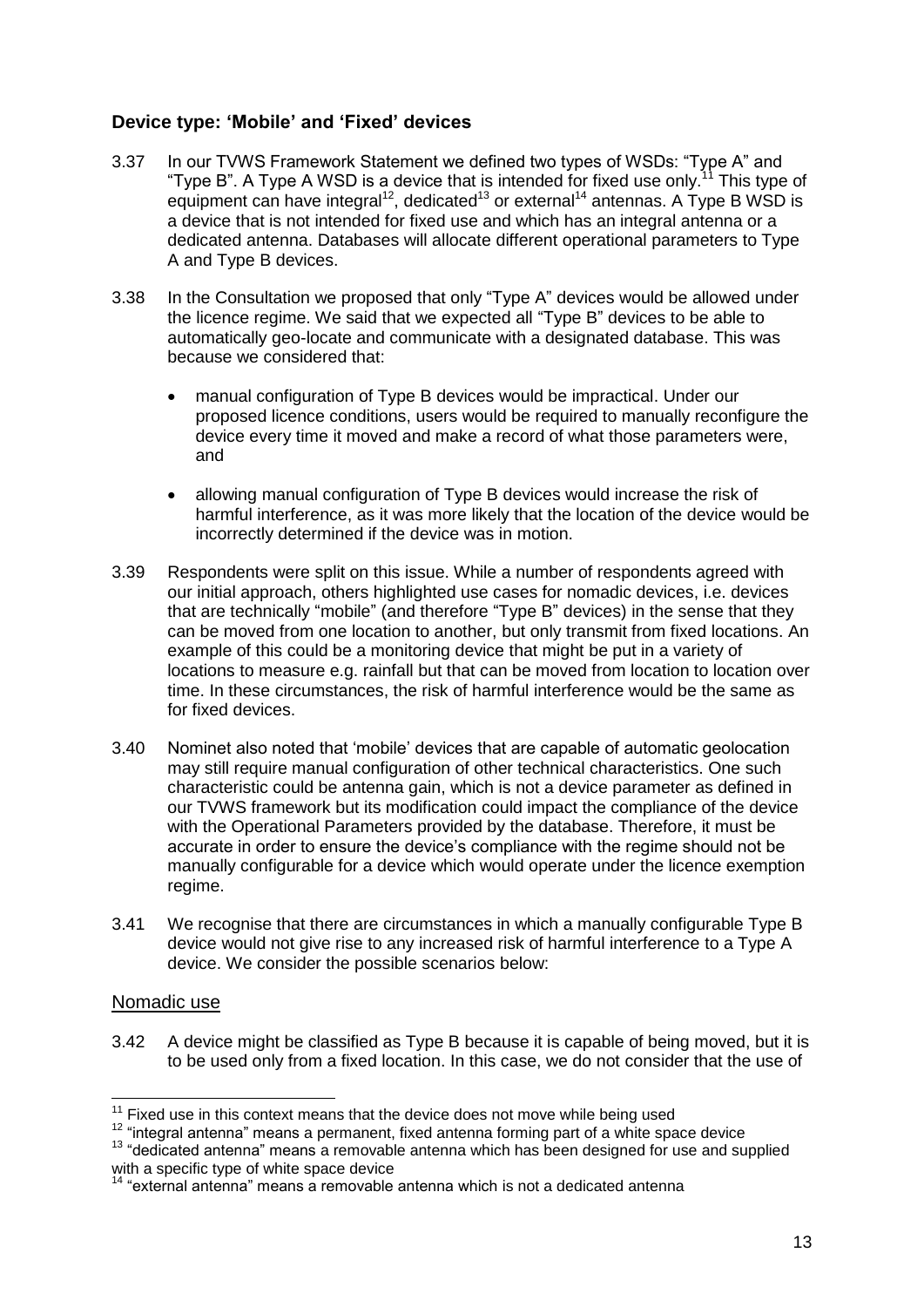the device whilst stationary would give rise to any greater risk than that posed by any other fixed device.

3.43 However, the key parameter for any white space device is location, and it would be important that the location is correctly configured at each location from which the device transmits. We therefore conclude that a device that is 'nomadic' should be treated like a fixed (i.e. Type A) device and that it would be appropriate to permit the use of nomadic Type B devices which have manual configuration of location on the same basis as Type A devices. This means that every time a Type B nomadic device with manual configuration of location is moved, a new installation record would have to be completed for the MCWSD and provided to the serving database(s). A failure to provide a new installation record would be a breach of licence conditions and could result in enforcement action being taken by Ofcom.

#### Mobile use, master device

- 3.44 A master device must always provide its location to a database in order to get operational parameters. We do not consider that it is possible to accurately manually configure location information for a device that is mobile (i.e. transmits while in motion). No respondents argued in favour of permitting this. We therefore conclude that a Type B master device that transmits whilst mobile must have an automatic geo-location capability.
- 3.45 However, we do not consider that this means that all other device parameters must be automatically configured. All device parameters other than location will not change when a device moves, so they could be manually configured without any additional risk. We have therefore decided to permit the operation of mobile master devices which have some manually configured parameters under the terms of the licence, provided that they have an automatic geolocation capability. By this we mean that they geolocate automatically in a way that does not allow a user to input, configure, reconfigure or alter how the location parameters are determined or communicated to the database.

#### Mobile use, slave device

- 3.46 A mobile slave using generic operational parameters<sup>15</sup> does not report its location to the database and therefore poses no additional interference risk over a static slave operating on generic operational parameters. We therefore consider that a mobile slave device which can be manually configured may be licensed for use on generic operational parameters.
- 3.47 However, in order for a slave device to transmit using specific operational parameters, a slave device must report its location to a database. A mobile slave device that operates using specific operational parameters therefore presents the same risks described above for a mobile master device. We do not consider that manual configuration of location for mobile slave devices which transmit using specific operational parameters should be permitted. We will therefore allow the

-

 $15$  Generic Operational Parameters are the channels and powers that any slave device could use to communicate with the master device without causing interference, in the absence of information about the location and characteristics of the slave device. The database will first calculate the coverage area of the master (based on its location and channel usage), then calculate operational parameters for a slave at each location in the coverage area, and finally select the most restrictive of those operational parameter sets. The database will make certain conservative assumptions about slave devices when making the calculations.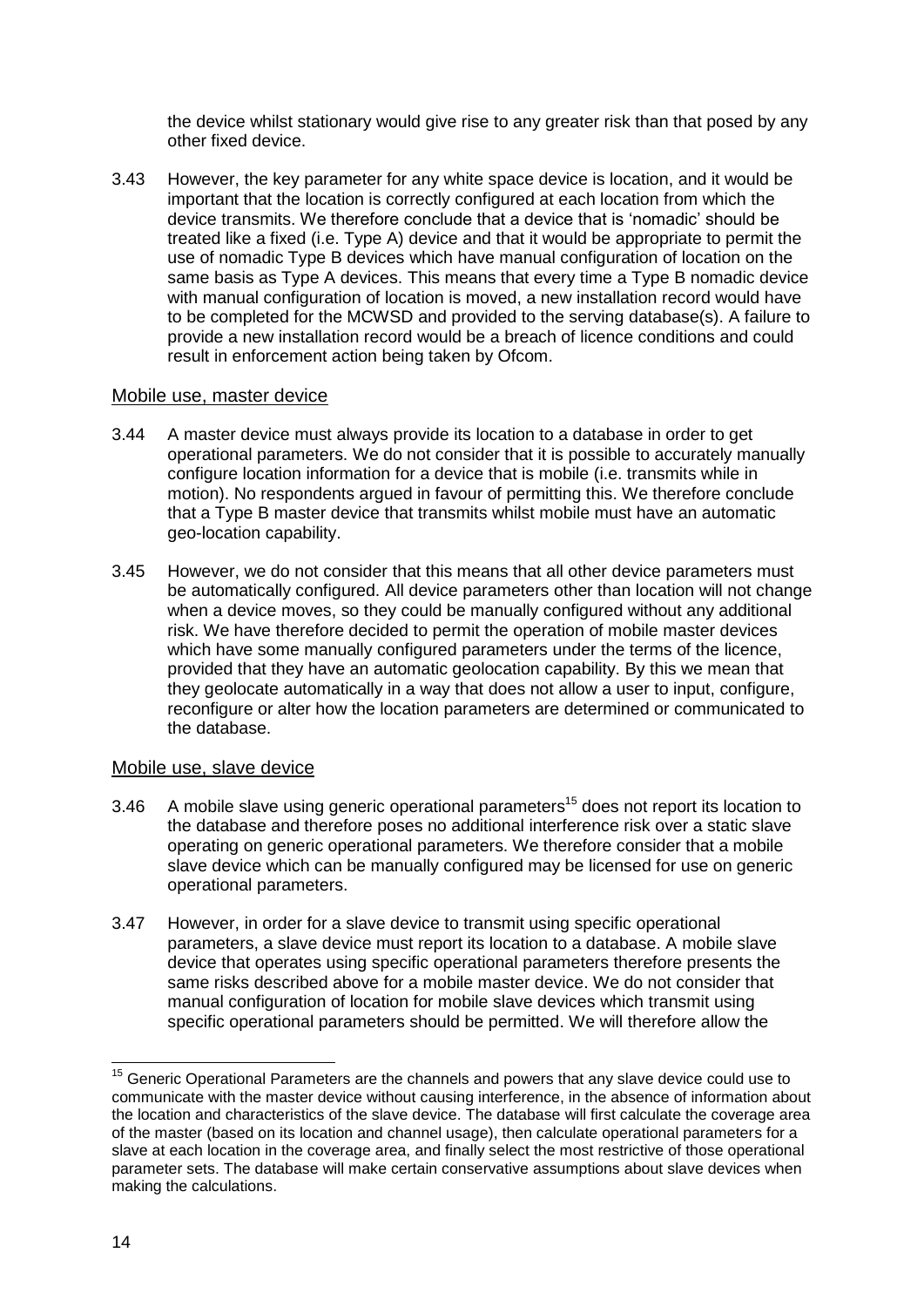operation of Type B mobile slave devices which have some element of manual configuration to transmit using specific operational parameters only if they have an automatic geo-location capability (as with a mobile master device).

3.48 It is obviously important to ensure that licensees comply with these requirements. When a manually configurable device is installed we will require the licensee to provide information about whether the device will be used while mobile or only when fixed, and whether location is manually configured or automatically configured. As an additional check we will require databases to check the installation record of a device before providing operational parameters to ensure that they do not provide master operational parameters or specific operational parameters to a mobile device that does not have automatic geo-location capability. The detail of the installation records is set out in the draft licence in Annex 2, and the new requirements on databases are explained in the "Role of the white space database" subsection below.

#### **Number of devices allowed under a single licence**

- 3.49 We proposed in the Consultation to allow licensees to deploy any number of MCWSDs under the terms of their licence, provided that such equipment remained under the ultimate control of the licensee. Most respondents agreed with this approach, although a minority of stakeholders expressed concerns about the potential loss of control for Ofcom associated with allowing multiple devices under a single licence. Other stakeholders were concerned about the costs that Ofcom would incur in managing an unlimited number of devices under a single licence with a fixed licence fee, and suggested capping the number of devices per licence or introducing tiered licence fees depending on the number of devices deployed.
- 3.50 We fully share the view that it is important that Ofcom should have information available on each and every manually configurable white space device that is operated under a licence. We set out in our Consultation our proposal to require licensees to keep accurate records of the configuration of each device. We have developed further our thinking on the record keeping requirement. This includes the requirement to make, keep and provide to any databases to which devices connect, an accurate installation record of each device operated under the licence before requesting operational parameters. Ofcom will have access to the installation records held by databases through a webtool, and will be able to request the installation records held by licensees. We believe that this approach adequately addresses the concerns about control of individual devices.
- 3.51 We explain in paragraphs 3.65 to 3.68 below that there is uncertainty around the actual costs we will incur in administering the licensing regime. In particular, and with regards to the point made about capping the number of devices per licence, it is not clear at this stage whether it would be more cost efficient for us to issue multiple licences to a user that deploys more devices than the cap number, or to issue one single, uncapped licence. We also respond to comments about tiered licence fees in paragraph 3.66 below.
- 3.52 We have therefore decided to go ahead with our proposal to allow any number of MCWSDs under the control of a single licensee. We continue to consider that requiring separate licences for individual devices would be a disproportionate administrative burden on both Ofcom and licensees at this point, and could act as a barrier to spectrum access and therefore be detrimental to innovation.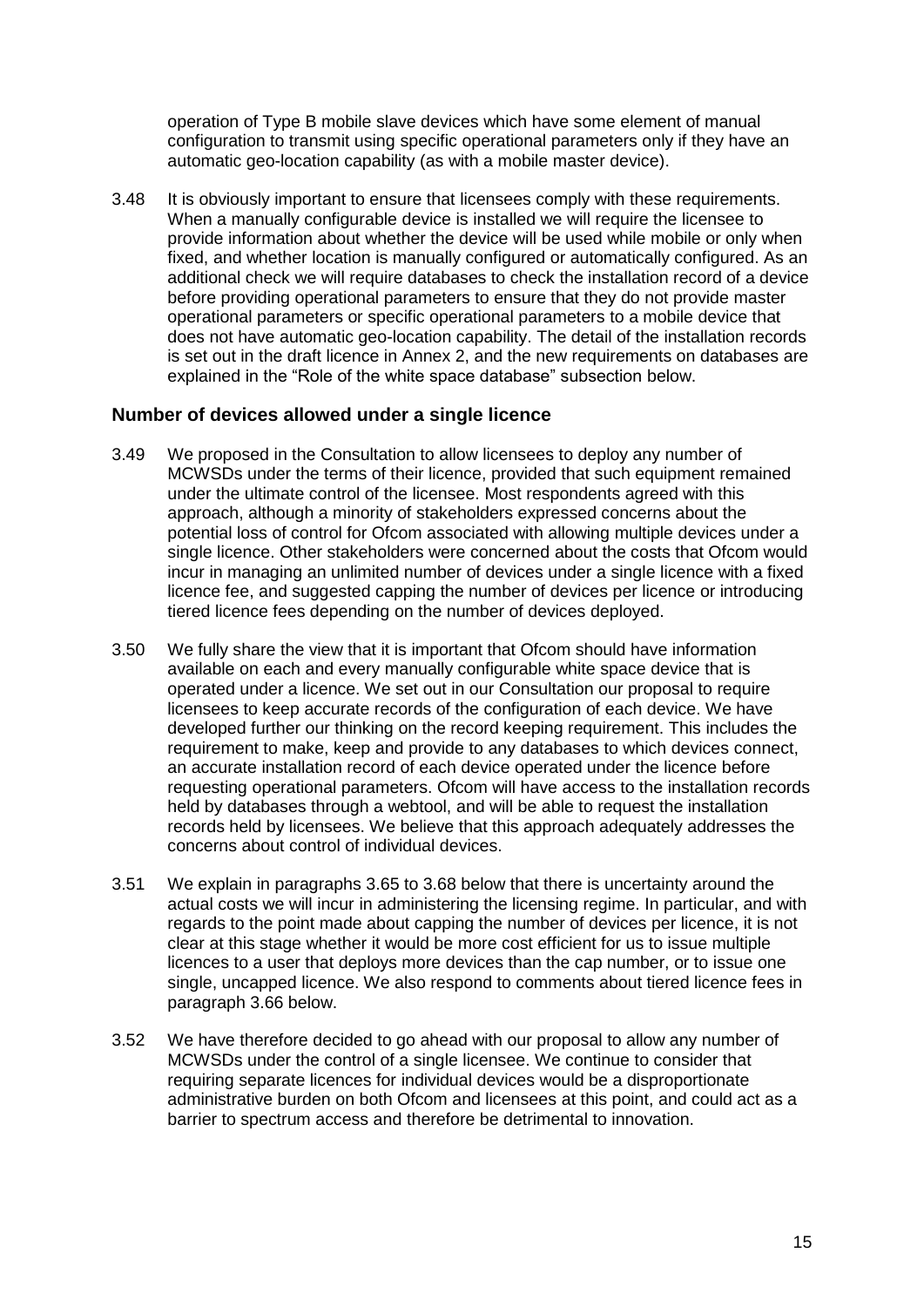#### **Licence term and notice period for revocation**

- 3.53 In the Consultation we proposed that the licence would have no end date, and would be subject to a five year minimum notice period for revocation for spectrum management reasons. This is consistent with the standard General Licence Conditions for WT Act licences.<sup>16</sup> Many WT Act licences, such as those for business radio, are issued on the same basis.
- 3.54 We noted that the five year minimum notice period should give licensees certainty that, if they acquire equipment to be used under the licence, they would be able to use it for some time even if Ofcom decides to revoke the licence for spectrum management reasons.
- 3.55 Responses to these proposals were mixed. Some respondents from the PMSE sector thought that the licence term should be as short as possible and that the minimum notice period should be 6 months. Digital UK noted that the impact of the proposals on licensing regime duration, licence term and notice period for revocation taken together was that the earliest date for withdrawal of MCWSDs would be 2023, and thought that this was too long. The BBC made a similar point. They suggested that Ofcom should set a minimum licence term with an option to renew later as they thought this would be more consistent with the transitional nature of the regime, or with the timescale for clearance of the 700 MHz band. BAE Systems, Cloudnet IT Solutions, Kings College London and Nominet thought the licence term proposal was reasonable, with BAE Systems and Arqiva noting that this would give organisations the confidence to invest in equipment.
- 3.56 Some respondents supported our proposal of a five year minimum notice period for spectrum management reasons, but others suggested that this notice period should be shorter than five years, and that it should be possible for Ofcom to revoke these licences with shorter notice if necessary. We have carefully considered all of these views.
- 3.57 We continue to believe that it is appropriate that licensees should be able to continue to use the equipment they have invested in, unless it is necessary to revoke the licence for spectrum management reasons (or another reason such as breach of terms of the licence).<sup>17</sup>
- 3.58 We also accept however that the transitional nature of the licensing regime and the known changes to the UHF TV band that are scheduled for 2022 (or earlier) argue for Ofcom to have the flexibility to revoke these licences for spectrum management reasons at relatively short notice should it become necessary to do so.
- 3.59 Additionally, in our TVWS Framework Statement<sup>18</sup> we set out our intention to review the TVWS framework when it has been operational for 18 months. It is a possibility that that review might lead us to make significant changes to the TVWS framework. In that context it is important that we have sufficient flexibility to make changes to the MCWSD regime if needed.

 $\overline{1}$ <sup>16</sup> http://ofcom.org.uk/static/businessradio/glc.pdf

<sup>&</sup>lt;sup>17</sup> See the revised draft licence included at Annex 2 for details of the other grounds on which Ofcom would have power to revoke. These are consistent with the standard General Licence Conditions for WT Act licences.

<sup>&</sup>lt;sup>18</sup> Implementing TV white spaces: Statement, 12 February 2015, <http://stakeholders.ofcom.org.uk/consultations/white-space-coexistence/statement>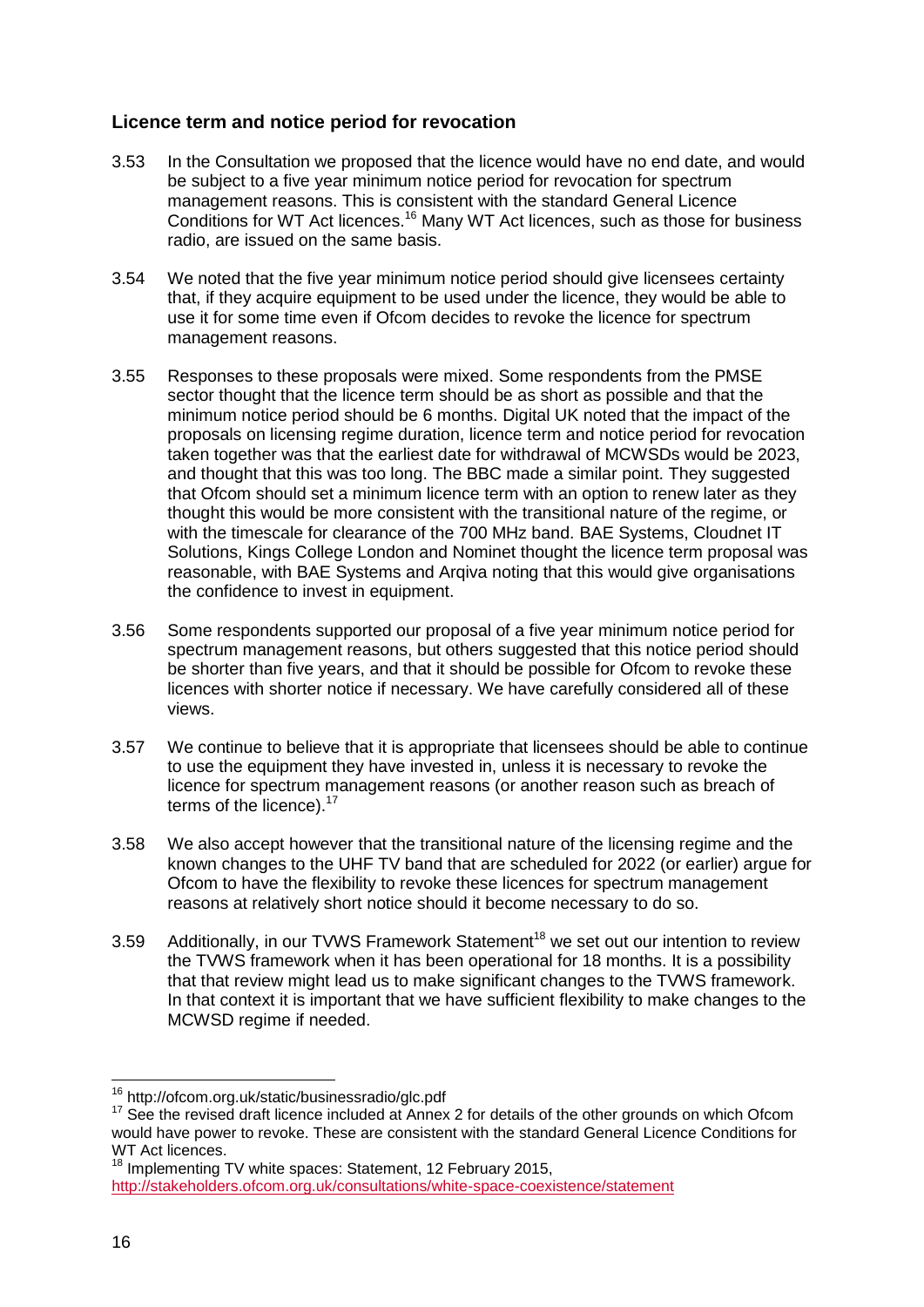- 3.60 It is important to note here that we do not currently anticipate any substantial changes to the TVWS framework. However, we recognise that this is the UK's first implementation of dynamic spectrum access and as such we must be able to learn from the development of the market and the application of the coexistence framework in the real world. So while we expect that we will continue to authorise licence exempt use of white space in the UHF TV band all the while the band is used for DTT, we do need to have the flexibility to respond to any significant issues that arise.
- 3.61 We continue to consider that the licences should have no specific end date, i.e. they would be issued for an indeterminate period. We are not currently aware of any reason why devices licensed under this regime could not continue to be operated in accordance with licence conditions alongside licence exempt devices once these become available. In addition we consider that granting a licence with a fixed term may discourage optimal use of the available spectrum by reducing incentives to invest.
- 3.62 However, in order to ensure that Ofcom is able to make changes to the TVWS regime as appropriate over the next few years, we have decided to reduce the minimum notice period for revocation for spectrum management reasons from five years to one year.
- 3.63 We also consider that it is important that any notice period for revocation for spectrum management grounds is sufficient to allow licensees a reasonable return on their investment in equipment. This is particularly an issue at the beginning of the term of the licence. We have therefore decided to include a condition that we would not serve notice revoking licences for spectrum management reasons before the end of three years from the date of issue of the licence. This would mean that there would be an effective "minimum term" of four years after the date of issue before we could revoke a licence for spectrum management reasons.
- 3.64 We emphasise that we would only revoke the licences for spectrum management reasons where we considered it appropriate to do so in order to ensure the efficient use of the spectrum based on the available evidence, and would consult stakeholders prior to taking such a decision.

### **Licence fee**

- 3.65 We proposed an annual licence fee of £1,500, based on our estimates of likely costs of administering and managing interference for a new licence product<sup>19</sup>. Responses were split on the proposed fee, with some stakeholders suggesting a tiered fee (with the level of the fee rising in proportion to the number of devices registered) might be more appropriate.
- 3.66 We see merits in a tiered system for the fee. A higher number of devices under a licence could result in more interference cases that Ofcom has to deal with, compared with a licence with fewer devices. A tiered fee would in this case more closely align with Ofcom's costs. However, we consider that it is too early to set up a real cost-based tiered system. This is because there is too much uncertainty around the actual costs we will incur in administering the licensing regime.
- 3.67 On the level of the fee, five respondents said the proposed fee was too high and might discourage development and take-up of MCWSDs, particularly for smaller organisations. We accept that there is a risk that the £1,500 fee could discourage

<sup>-</sup><sup>19</sup> See paragraphs 5.44 to 5.48 of the Consultation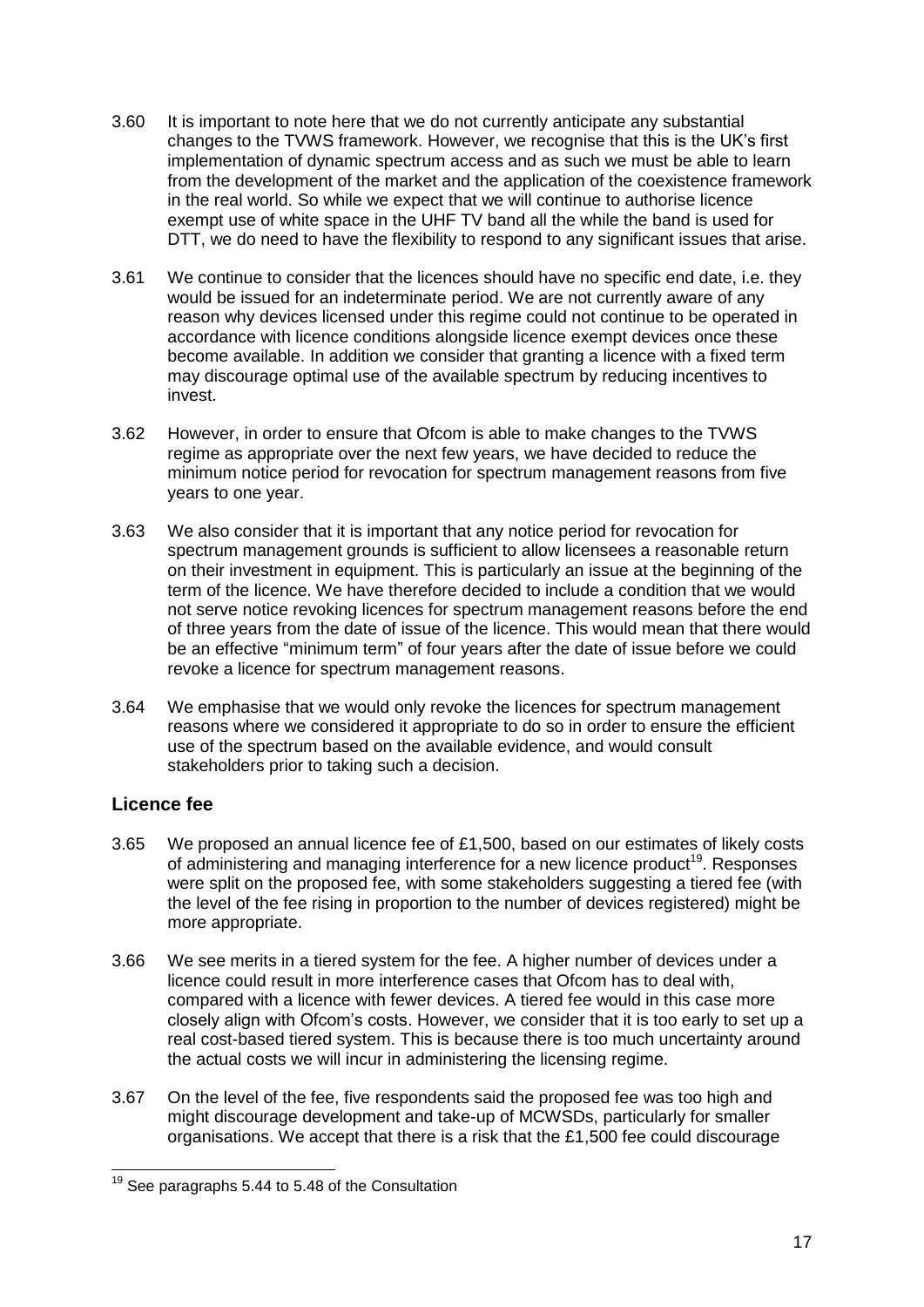SMEs and research institutions who would be interested in smaller deployments. It would be possible to adopt a fee below cost if we felt this was important to encourage innovation. However, while we believe that encouraging innovation in the use of TV White Space is important, if we were to set a fee below our expected costs to encourage increased take up of licensed MCWSDs there is a risk that it would have the unintended and undesired effect of dis-incentivising the development of licenceexempt devices. We therefore continue to consider that it is appropriate to set the fee at a level that will allows us to recover an appropriate amount of our costs in administering the licensing regime.

3.68 Consequently, we have decided to set the licence fee at £1,500 based on our estimates of the likely costs for administering the licensing regime as proposed in the Consultation. However, if we considered there was a significant misalignment with costs in the future, we would expect to review the fee. We currently anticipate that we would do this as part of the review of the MCWSD licensing regime, should the licensing regime be maintained.

#### **Non-technical conditions for ensuring accurate determination of device parameters and compliance**

- 3.69 In the Consultation we proposed putting in place a number of obligations which we considered would be appropriate to ensure that MCWSDs are correctly configured, and Ofcom would have appropriate means of checking compliance:
	- An obligation that MCWSDs must be installed correctly, requiring the installer to ensure that the device parameters are accurately determined and communicated successfully to a designated database.
	- An obligation on the licensees to have a Quality Assurance (QA) process in place, to ensure MCWSDs are installed correctly. We proposed to ask licence applicants to provide Ofcom with details of their QA process on application. We explained that we expected a QA process would set down procedures for installers on the following points:
		- $\circ$  Processes for the installer on how to determine the MCWSD's location:
		- o Information on what equipment is to be used to determine the MCWSD's location;
		- o A 'check process' to allow installers to ensure a MCWSD has been installed correctly and that its device parameters have been accurately determined and communicated to a designated database;
		- $\circ$  Appropriate procedures to ensure the ongoing maintenance of a MCWSD, in particular to ensure that its device parameters remain as first determined and that location data is kept up-to-date; and
		- $\circ$  Information on administrative processes to ensure accurate records of installation, including the parameters determined and communicated to the database are made and stored in an appropriate way.
	- An obligation requiring licensees to keep an accurate record of each configuration or reconfiguration of every MCWSD established, installed or used under the licence in a way that sets out what the device parameters entered on each configuration or reconfiguration were and explains how the device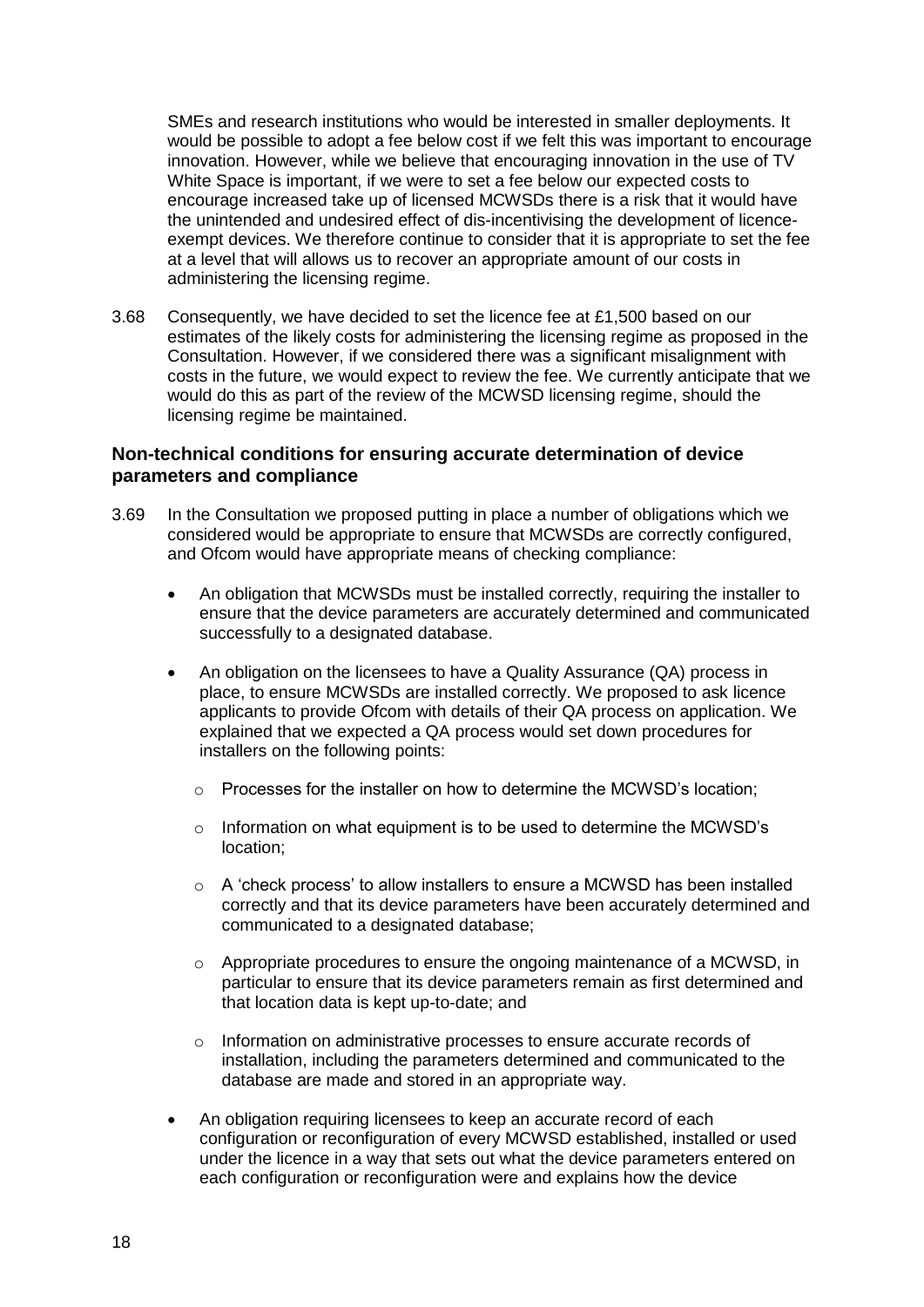parameters were accurately determined and communicated to a designated database.

- An obligation requiring licensees to send Ofcom the records made as set out above following every installation or establishment of a MCWSD made under the licence, or every time a change is made to the configuration of the device.
- 3.70 Most respondents agreed with our proposed approach of requiring licensees to have appropriate QA processes and to keep installation records. However Nominet noted that the database would already have a record of the locations of devices as reported by the licensee, and suggested that it would not be proportionate to require licensees to keep records themselves. Some respondents also wanted to see greater clarity and robustness over some of the quality assurance requirements. These comments are dealt with in more detail in Annex 1.
- 3.71 After considering stakeholders responses, we remain of the view that it is appropriate to impose licence obligations in line with our consultation proposals in order to avoid harmful interference which might arise if device parameters for MCWSDs were inaccurately configured. We do not think that they are duplicative or that they present a disproportionate burden on licensees. In particular, we would expect that licensees, as a matter of good business practice, would maintain records of their operations and implement some kind of quality assurance scheme.
- 3.72 We have therefore decided to go ahead with our proposals to include obligations on the licensee to:
	- ensure that device parameters are accurately determined and communicated to a designated database;
	- have a QA process in place to ensure MCWSDs are installed correctly; and
	- make and keep accurate records of each configuration or reconfiguration of every MCWSD established.
- 3.73 However, we have given further thought to the proposal to require licensees to provide Ofcom with a copy of their QA processes as part of the licence application. We think that it is sufficient to ensure that licensees have QA processes in place and that they are available for Ofcom to request or inspect, and therefore we no longer intend to ask licence applicants to provide Ofcom with copies of those QA processes as part of the application process.
- 3.74 We have also reconsidered the management of installation records. Rather than requiring licensees to provide these records to Ofcom, we now think that it is more appropriate to require licensees to provide the installation records to the WSDBs that their MCWSDs will connect to. Databases would then be required to make those records available to Ofcom on request where necessary for the purposes of Ofcom's spectrum management and interference management activities. This will build on the web-based system that Ofcom and the WSDB operators have developed to support the interference management processes for licence-exempt white space use.
- 3.75 With regards to what a QA process should cover, we consider that it is not appropriate for Ofcom to be prescriptive as to what a QA procedure should include, and that licensees are likely to be best placed to design a QA process suitable for ensuring that MCWSDs are configured and installed correctly. We therefore remain of the view that any standard setting of appropriate procedures for the installation of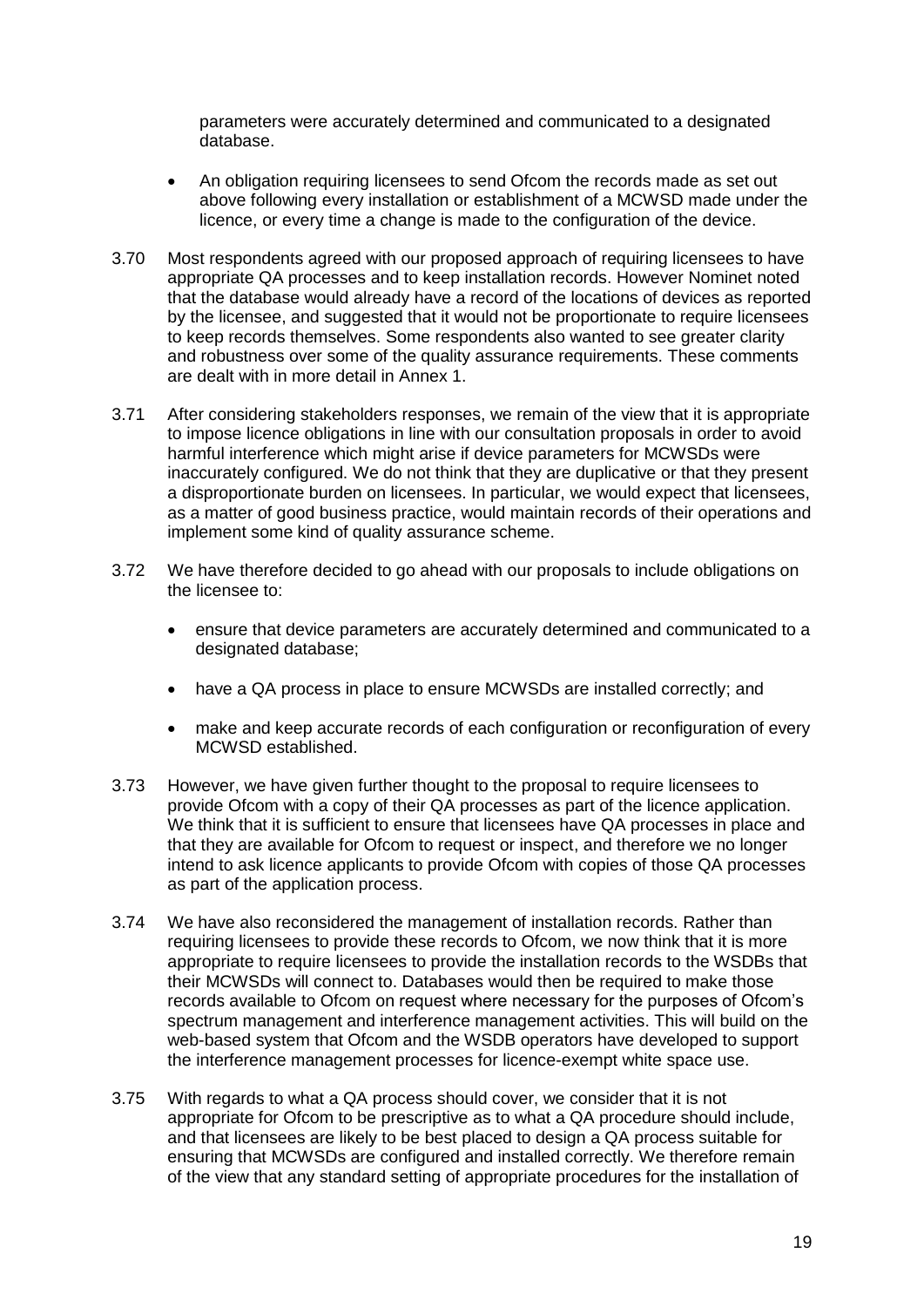MCWSDs should be industry-led, and that it would be useful if appropriate industry bodies would consider including standards for QA procedures in any relevant codes of practice. Compliance with standards of this sort would help licensees and installers to be confident that their quality assurance processes are appropriate.

- 3.76 However, we agree with respondents that it may be helpful for Ofcom to provide some guidance as to what we would expect a QA process to cover and we will consider with stakeholders whether it would appropriate and useful to do so.
- 3.77 At this stage, our view of the high level objectives of the QA process is that it should ensure:
	- i) that the device behaves in accordance with the licence conditions at all times. In particular, that the information provided to WSDBs for the purposes of calculation of operational parameters for a device is correct over the operating life of the equipment, and that the device radiates in accordance with the operational parameters provided by the WSDB over the operating life of the equipment; and
	- ii) that the records retained by the licensee and provided to the WSDB about the configuration of each MCWSD operating under the licence (the installation records) are correct at all times.
- 3.78 By way of general guidance, we think any QA process should include appropriate procedures covering the following aspects of MCWSD operation:
	- i) **Installation**: The QA process should include appropriate procedures or policies for ensuring that:
		- $\circ$  the device parameters that the MCWSD will communicate to the database are accurate; and
		- $\circ$  the installation record is accurate and has been supplied to a database before the MCWSD starts operation (i.e. before a MCWSD starts requesting operational parameters from a database).
	- ii) **Normal operation and maintenance**: The QA process should include appropriate procedures or policies for ensuring that the Device Parameters provided to the database for the purpose of obtaining operational parameters are accurate at all times.
	- iii) **Adverse events**: The QA process should include appropriate procedures to deal with inadvertent or unauthorised modification of the device configuration that could result in non-compliance with the licence terms, or in the installation records being inaccurate. In particular, the process should cover monitoring for accidental damage or unauthorised alterations.
	- iv) **Modification**: The QA process should include appropriate procedures to ensure that any changes to the installation of a device (e.g. a change in location) which require a change in the configuration of the device are captured in the installation records, and that the device parameters reported to the database are amended if affected by the changes.
	- v) **Decommissioning**: The QA process should include appropriate procedures to ensure that decommissioning is captured in the licensee's own records, and that the installation record is removed from the WSDB.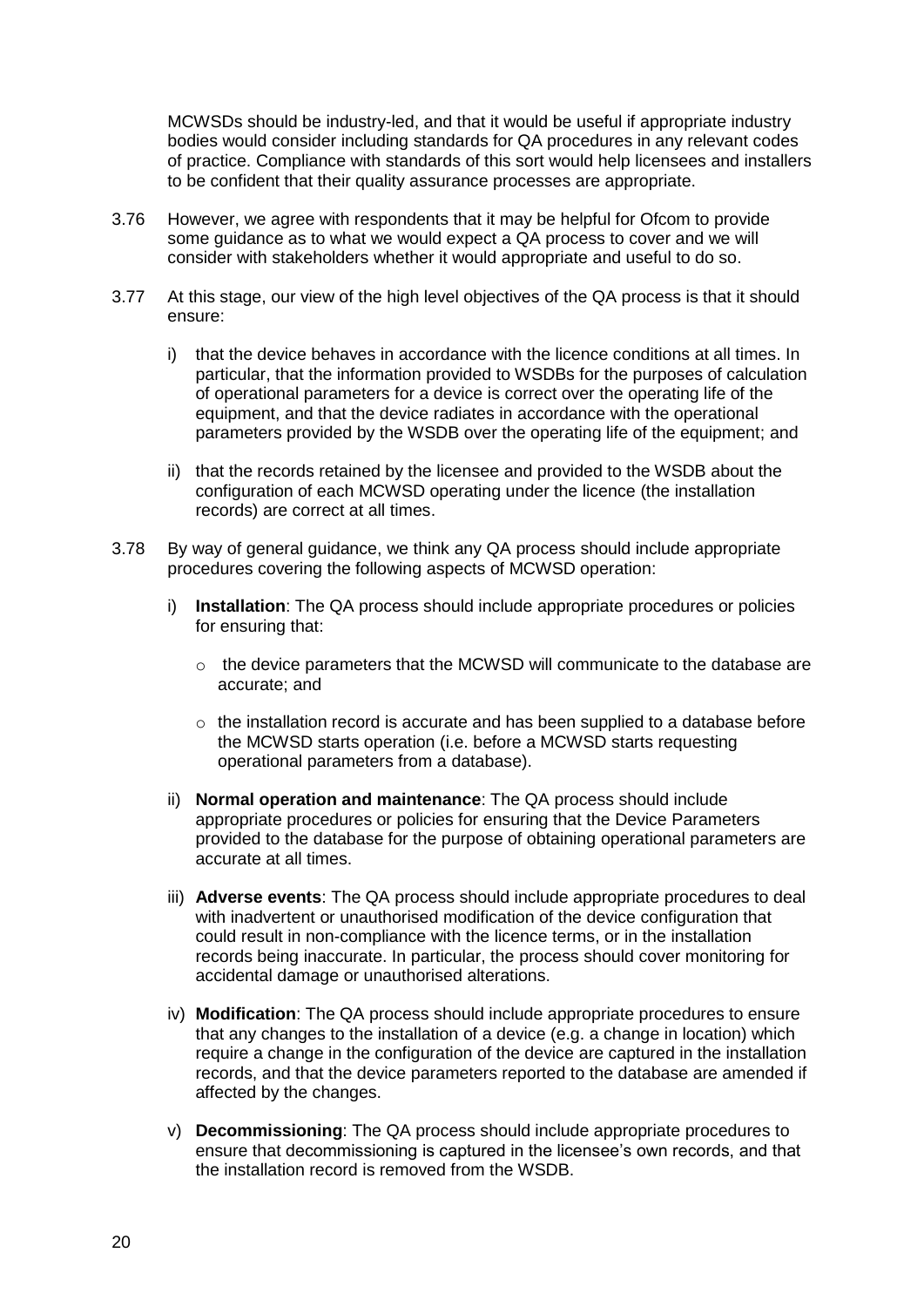3.79 We will set out in the licence all the information that must be contained in the installation record - see schedule 4 to the draft licence at Annex 2. Licensees will be required to provide, in the installation record for each device, information about the device itself and details of the configuration of all manually configured parameters. These installation records must be sent to each database that could serve the device before the device begins to operate. Any inconsistency between the installation record and the information provided to the database when a device seeks operational parameters will result in no operational parameters being provided. These records will ensure that Ofcom has access to all the information required to identify a MCWSD, and that Ofcom can check whether it has been correctly configured and is being operated in conformance with the licence conditions.

#### **Other licence conditions**

3.80 In our Consultation we set out details of other proposed technical and non-technical licence conditions. The majority of stakeholders agreed with, or had no further comment on, the other licence conditions as proposed in the Consultation. We remain of the view that it is appropriate to include these licence conditions. We go through these below. The specific details of the proposed technical conditions are set out in schedule 2 of the draft licence in Annex  $2 -$  we have amended the drafting of these for clarity.

#### User access restrictions

- 3.81 The technical requirements under the licence exemption impose restrictions on a user's access to the hardware or software settings in a WSD. The reason for the licence regime is precisely to allow the use of devices that require the user, or the installer, to configure the device parameters. Therefore, the licences that we will issue will maintain this relaxation  $-$  when compared to the licence exempt regime  $$ as described in the Consultation.
- 3.82 Specifically, the licensee will be allowed to determine the device parameters (with the exception of the UniqueID) – and other configuration parameters which are not defined as device parameters but could still have an impact on the radio behaviour of the device (such as antenna gain).

#### Method of provision of device parameters to the database

- 3.83 In the Consultation we proposed that device parameters could be provided to a WSDB in two ways:
	- The licensee could enter the device parameters (other than the UniqueID), and any other configuration parameter, directly in the device – via a management console for instance. The device would then communicate the parameters to the database.
	- $\bullet$  The licensee could provide the device parameters to the database directly  $-$  for instance via a webform provided by the database operator or via the licensee's own Operations and Management Centre. The database could then use the UniqueID, which the device always has to provide, to link the device parameters to a specific device.
- 3.84 Only a few stakeholders specifically commented on this. JP Gilliver and Nominet said that both approaches should be permitted. The DSA, however, said that Ofcom should not allow the second approach without clarification that databases would not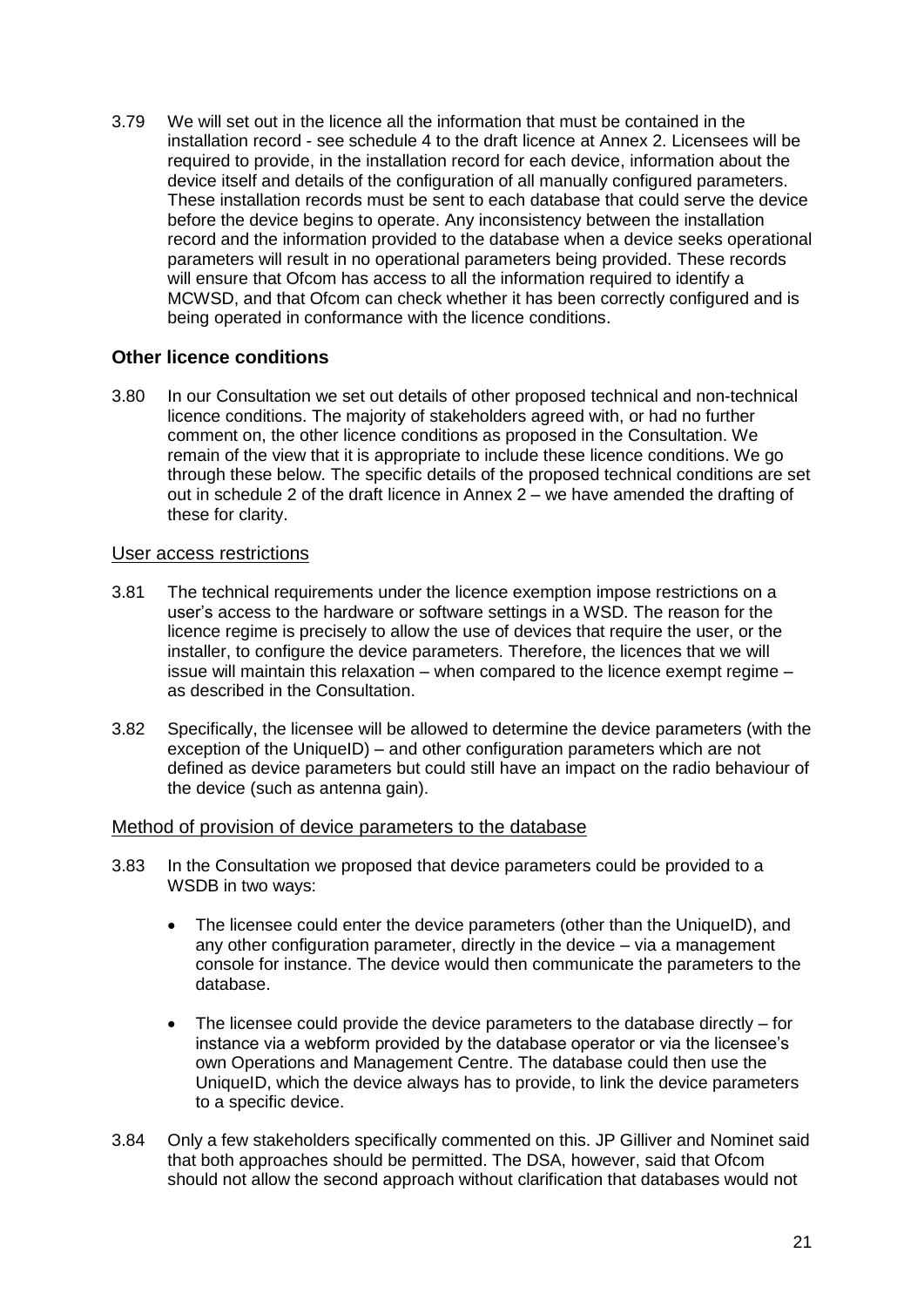be required to provide a special user interface for licensees to provide parameters directly, and that databases would not be responsible for the accuracy of the parameters provided.

- 3.85 On further consideration, although we think both approaches could be acceptable in theory, we have concluded that it would be preferable not to enable device users to submit parameters directly to WSDBs at this stage for a number of reasons. Firstly, there would be considerable additional complexity in interaction between databases and devices. This would bring both risks and costs (both for Ofcom and for databases). Secondly, we have not seen evidence of demand for this mode of operation.
- 3.86 We also accept the DSA concern that it would be inappropriate to require databases to bear this additional cost for a transitional arrangement. It should be noted that, for the same reasons, we will not require databases to support MCWSDs, but we consider that allowing databases to support some MCWSD functionality but not all of it could be confusing for licensees.
- 3.87 Therefore, in the absence of any overt demand from potential users for this functionality we consider that the risks and costs of allowing device parameters to be provided directly to databases by an installer outweigh the likely benefits of doing so. Consequently the licence will only permit device parameters to be entered directly into a device.

#### Geographical extent of the licence

- 3.88 The geographical extent of the licence must match the geographical scope of the white space availability data that a database is able to calculate. We expect that the database will be able to provide operational parameters for all areas of the UK.
- 3.89 We proposed in the Consultation that the licence should authorise the licensee to establish, install and use the radio equipment in the whole of the UK. Ofcom will specify to WSDBs the map of locations, with a granularity of 100 metre by 100 metre pixels, at which WSDBs can calculate and provide Operational Parameters. This map of locations will be the same for licence exempt and licensed users.

### **Compliance and Enforcement**

- 3.90 A number of respondents made the general comment that the licence regime as set out might be open to abuse. We recognise that there are risks from unlicensed use of manually configurable white space devices and from use of such devices that breaches the terms of the licence. We will treat unlicensed use of MCWSDs in the same way that we treat unlicensed use of any other radio equipment.
- 3.91 We are, however, conscious that the use of white space devices that are manually configurable relies heavily on users getting that configuration right. We expect licensees to treat accurate configuration as a high priority. Failure by a licensee to ensure that MCWSDs are accurately configured would constitute a breach of the terms of the licence and we would consider taking enforcement action as appropriate (which could ultimately include revocation of a licence).
- 3.92 As part of the process for qualifying databases to serve white space devices, they must undergo a series of tests to ensure that they are able to calculate operational parameters correctly and communicate with devices in the way required. For those databases that wish to serve MCWSDs we will also check that they are able to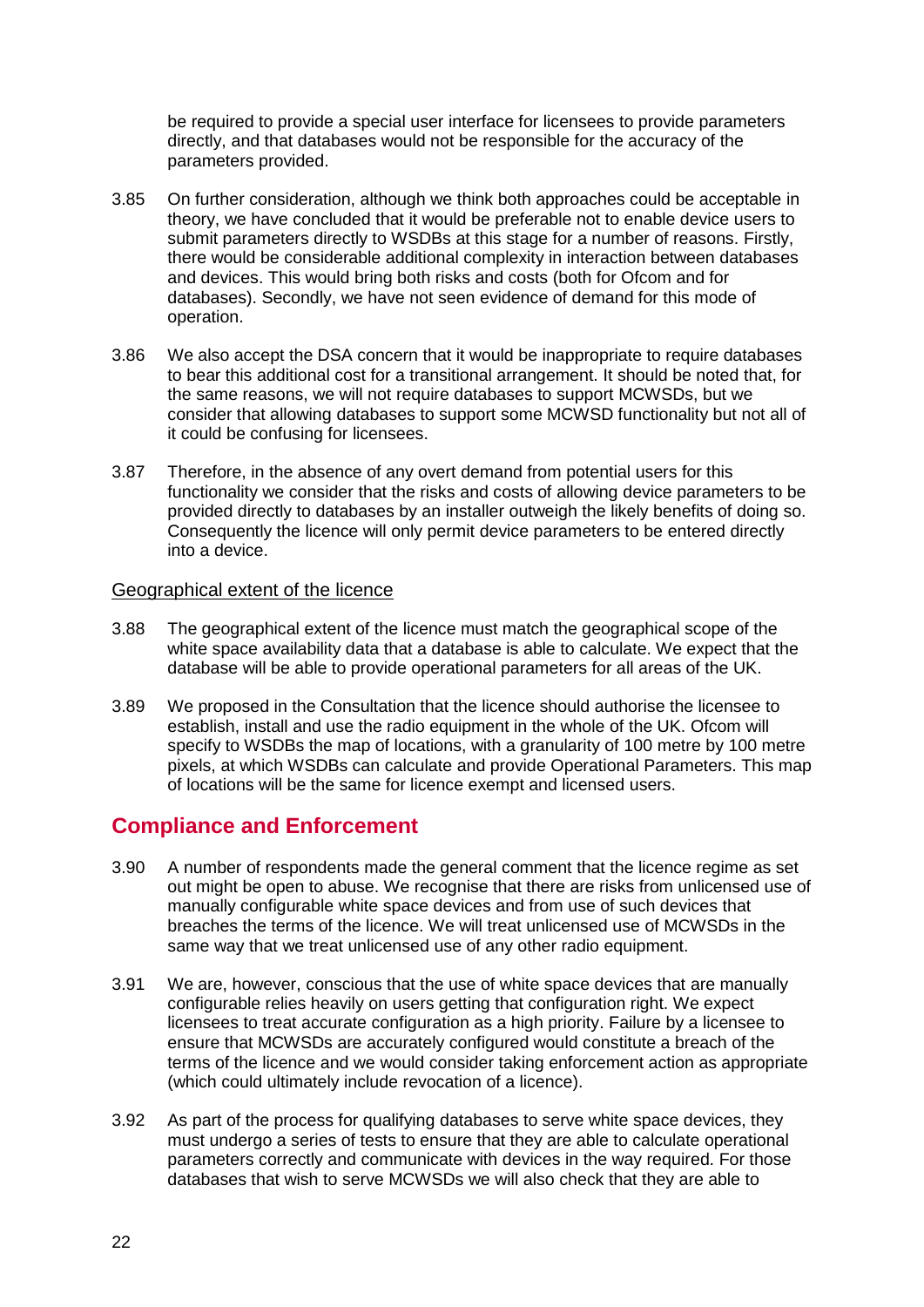properly carry out the additional consistency checks set out later in this section as part of that qualification process. In addition, we intend to carry out some proactive compliance checks once real MCWSDs are in use. This is likely to include end to end testing at some operational MCWSD sites.

### **Role of the white space databases**

- 3.93 As explained above, in line with our consultation proposals, MCWSDs must operate in accordance with operational parameters (i.e. at powers and frequencies) provided by a databases which has been approved by Ofcom. However in the Consultation, we did not elaborate on the role of databases in support of MCWSDs. We have now given some further thought to this. We would note two overarching points:
	- First, we do not intend to require databases that have entered into contracts with Ofcom (and have been qualified by Ofcom) to serve licence exempt devices to serve licensed MCWSD devices. It will be a commercial decision for databases whether they wish to serve licensed MCWSDs.
	- Second, we will require databases that decide to serve licensed MCWSDs to carry out certain functions in addition to those needed for serving the licence exempt devices.
- 3.94 We elaborate in more detail our plans on these areas below.

#### **Becoming a designated WSDB for MCWSDs**

- 3.95 The contract between Ofcom and database operators does not require operators to serve any particular white space devices. We consider that is a commercial matter for database operators. Consistent with this position we will not make it a requirement for database operators to provide services to MCWSDs authorised under the licensing regime – it would be their business decision as to whether to do so. In common with our approach in relation to databases providing a service to equipment operating under the licence-exemption, we do not intend to impose controls on how much database providers charge for the service that they provide to users.
- 3.96 However, we do not intend to enter into contractual arrangements with database operators specifically limited to serving licensed MCWSDs. As noted above, the framework under which licensed MCWSDs will operate is in most part identical to the framework for operation of licence exempt devices. Therefore, where a database operator wishes to serve MCWSDs it must still enter into the standard contract with Ofcom and undertake and successfully complete the general qualification process (following successful completion of which an operator is able to start serving licence exempt devices).
- 3.97 We are now of the view that databases wishing to serve MCWSDs will have to carry out a number of specific additional functions as explained below. In addition to the general qualification process, operators that wish to provide services to MCWSDs will therefore have to undergo an additional qualification process which will specifically assess whether the database is technically capable of providing the additional MCWSD functionality. This process will not cover aspects that have already been covered by the initial qualification process.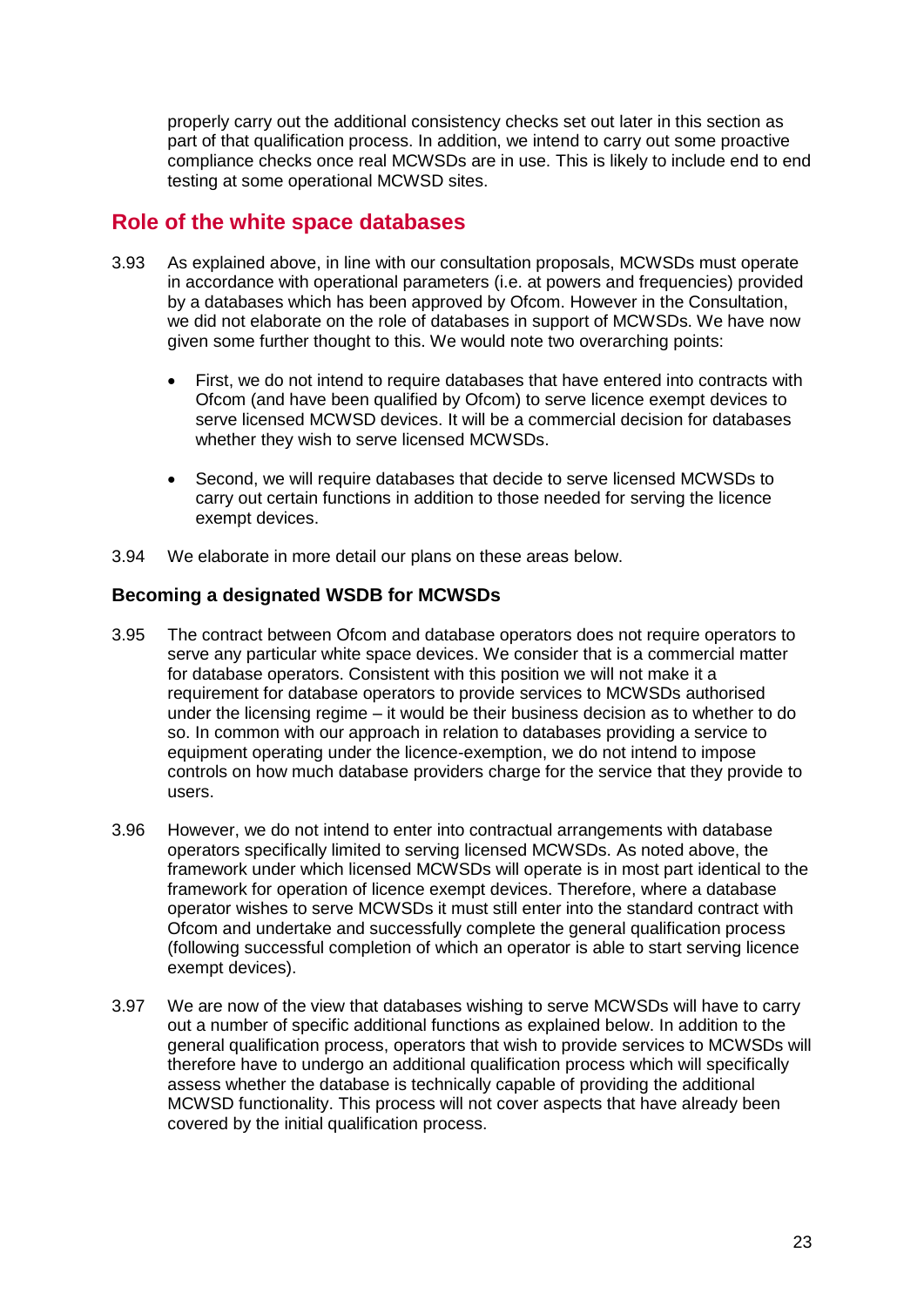3.98 Those WSDBs that pass this process will be listed in our website as approved by Ofcom to serve MCWSDs – in addition to being listed as designated by Ofcom to serve licence exempt devices under the licence exemption regulations.

#### **New database requirements in support of MCWSDs**

- 3.99 We explain in paragraph 3.74 that we will rely on databases to store and make available to Ofcom the installation records that the licensees must produce. The MCWSD licence would require the licensee to provide the installation records for every MCWSD that the licensee deploys to each WSDB that a device may contact to request operational parameters. This will have to be done before a device starts operation.
- 3.100 While Ofcom specifies what parameters must be in the installation record and gives guidance on the content (see the revised draft licence in Annex 2), we will not specify the method of communication between the licensee and the database. On the other hand, we will specify how the web-based interference management functions that WSDBs provide to Ofcom will be expanded to cover the installation records.
- 3.101 In addition to this data storage function, we think there is benefit in WSDBs checking the consistency of the requests for operational parameters against the installation records. This should further mitigate the risk of harmful interference being caused due to errors in the configuration of devices.
- 3.102 Specifically, when a licensed MCWSD makes a request for operational parameters, the database will check that the device parameters provided in the request match those on the installation record (which will include details of all manually configured parameters). If they do not, then the databases will return no operational parameters. This will ensure that devices are not provided with operational parameters based on information that does not match the installation record.
- 3.103 To be clear, the licensee remains responsible for ensuring that devices comply with the terms of the licence. The database will not be responsible for verifying whether the information provided to it by the licensee is accurate – only for checking the consistency between the installation record and the device parameters in the request.